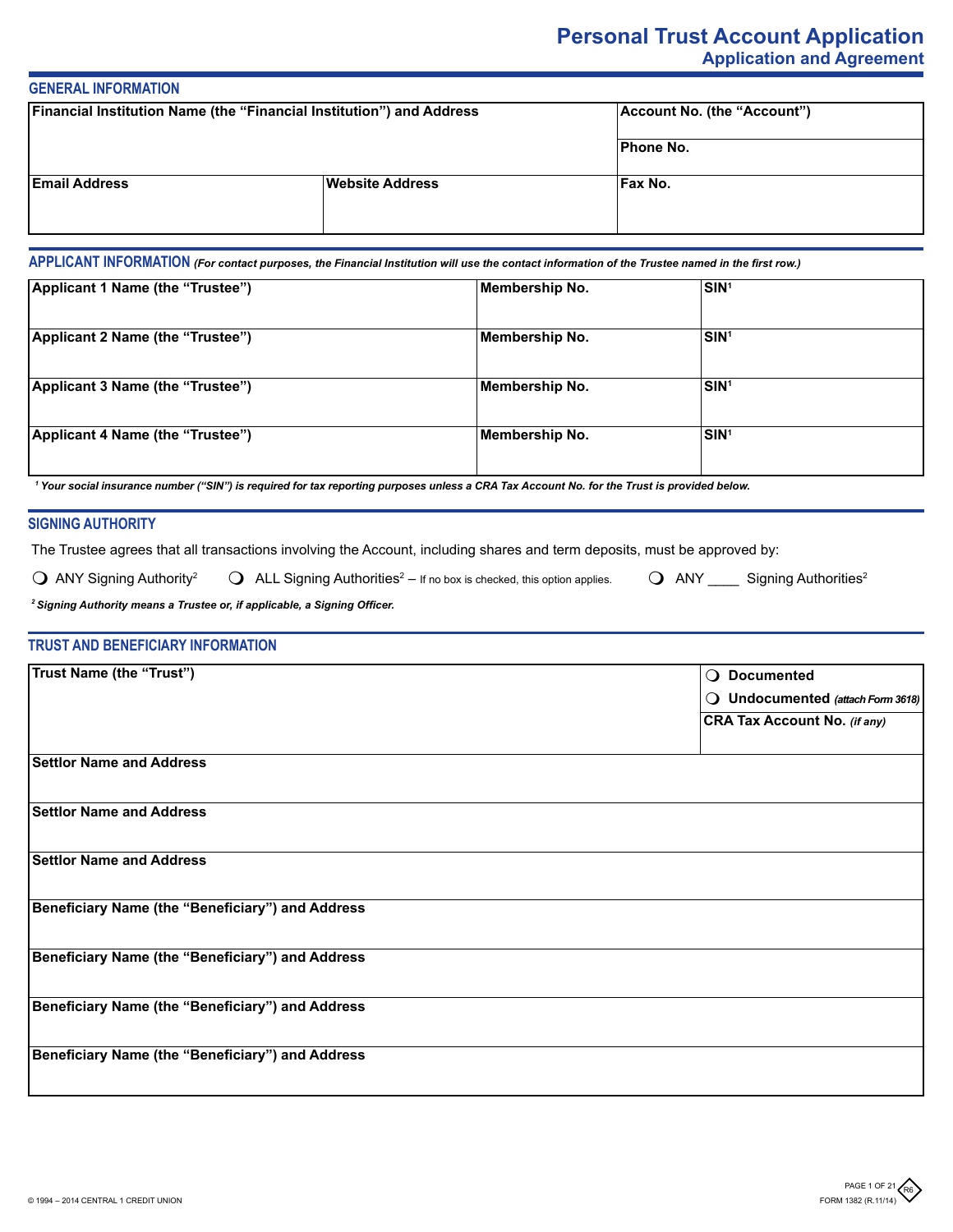#### **DEPOSIT SERVICE APPLICATION**

The Trustee hereby applies for an Account and the following services in the Financial Institution:

|                                        | <b>External Account Transfers</b> <sup>3</sup> $\bigcirc$ Yes $\bigcirc$ No | <b>Paper Statement</b> $\bigcirc$ Yes $\bigcirc$ No |                               | <b>Remote Instructions</b> $\bigcirc$ Yes $\bigcirc$ No |
|----------------------------------------|-----------------------------------------------------------------------------|-----------------------------------------------------|-------------------------------|---------------------------------------------------------|
| <sup>3</sup> If Yes, attach Form 2418. |                                                                             |                                                     |                               |                                                         |
|                                        | <b>APPLICANT 1</b>                                                          | <b>APPLICANT 2</b>                                  | <b>APPLICANT 3</b>            | <b>APPLICANT 4</b>                                      |
| Member Card <sup>®4</sup>              | Yes $\bigcirc$ No<br>$\lambda$                                              | Yes $\bigcirc$ No<br>$\ddot{\phantom{0}}$           | Yes $\bigcirc$ No<br>$\Omega$ | $\bigcirc$ Yes $\bigcirc$ No                            |
| <b>Direct Services<sup>4</sup></b>     | Yes<br>No<br>$\Omega$                                                       | $\bigcirc$ No<br>Yes                                | Yes<br>() No                  | Yes<br>○ No                                             |

*<sup>4</sup>These services are only available if the Signing Authority above is "ANY Signing Authority".*

# **PURPOSE AND INTENDED NATURE OF THE BUSINESS RELATIONSHIP**

# **INTENDED USE OF THE ACCOUNT**

| <b>CHARITABLE STATUS DETERMINATION</b>                                                                           |          |                            |     |
|------------------------------------------------------------------------------------------------------------------|----------|----------------------------|-----|
|                                                                                                                  | Yes.     | No.                        | N/A |
| Is the Trust established for the benefit of a not-for-profit organization or otherwise for a charitable purpose? | $\Omega$ | $\bigcap$                  |     |
| Is the Trust a charity registered with the Canada Revenue Agency under the Income Tax Act?                       |          | $\Omega$ $\Omega$ $\Omega$ |     |
| If the Trust is not a registered charity, does it solicit charitable financial donations from the public?        |          | $O$ $O$ $O$                |     |

# **THIRD PARTY DECLARATION**

The Trustee hereby warrants and declares that all instructions and directions for use of the Account:

- $\bigcirc$  shall be provided only by the Trustee and other signing authorities on the Account.
- $\bigcirc$  may be provided by persons other than the Trustee and other signing authorities on the Account (such as a settlor or Beneficiary of the Trust), in which case those persons are as described on the Third Party Statement, Form 1914, attached.

# **POLITICALLY EXPOSED FOREIGN PERSON5 DECLARATION**

The Trustee hereby certifies and declares that:

- $\bigcirc$  None of the individuals constituting the Trustee is a politically exposed foreign person.
- O One or more of the individuals constituting the Trustee is a politically exposed foreign person, as previously disclosed to, and documented by, the Financial Institution.
- $\bigcirc$  One or more of the individuals constituting the Trustee is a politically exposed foreign person, as described on the Politically Exposed Foreign Person Statement, Form 2351, attached. *(Complete and attach a separate Form 2351 for each individual that is a politically exposed foreign person.)*

**<sup>5</sup>**Politically exposed foreign person means you or any member of your family who has ever been employed as a senior official in a foreign state.

#### **Family** includes the following: **A Senior Official** means a person who holds *or has held* one of the following offices or positions:

- a child of the applicant's mother or father
- the applicant's spouse or common law partner
- the applicant's spouse's or common law
- partner's mother or father • the applicant's mother or father
- 
- the applicant's child
- judge
- head of a government agency
- deputy minister or equivalent rank
- head of state or head of government
- military officer with a rank of general or above • ambassador or attaché or counsellor of an ambassador
- president of a state-owned company or a stateowned bank
- leader or president of a political party represented in a legislature
- member of the executive council of government or member of a legislature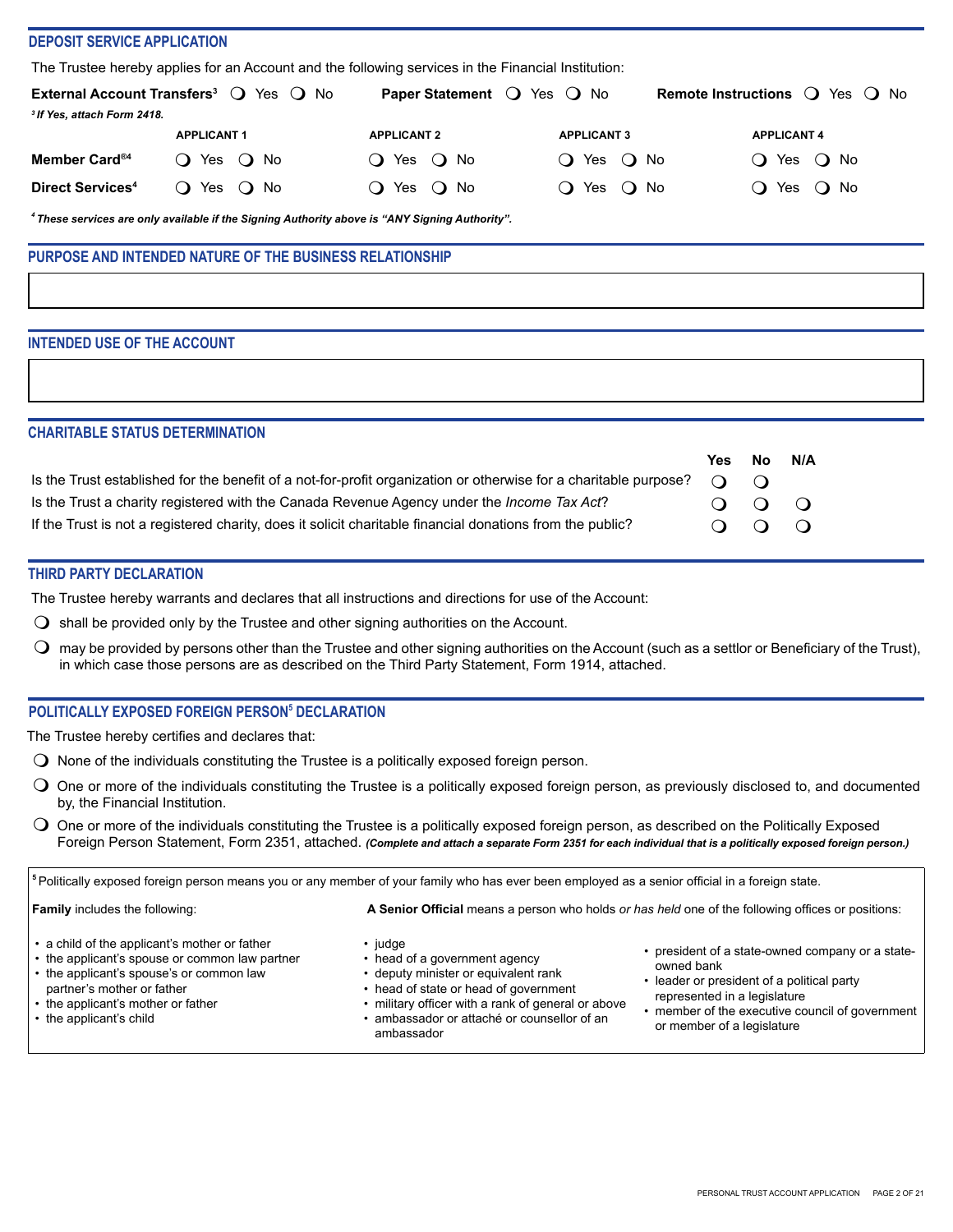# **AGREEMENT**

The Trustee declares that the information given in this Application is true and accurate in every respect. The Trustee affirms that the funds in the Account will be used only for the benefit of the Beneficiary. The Trustee agrees to provide notice to the Financial Institution of any change in their status or the status of other persons having been granted or ceasing to act as Trustee for the Trust. The Trustee agrees to be bound by the rules and/ or bylaws of the Financial Institution, amendments to those rules and/or bylaws, and the Terms and Conditions on pages 6 to 18 of this document. The Trustee acknowledges receiving a true copy of the Terms and Conditions on pages 6 to 18 of this document.

| X                                     |                                                                                                                                                                                                                                                                                                                                                                                                                                                                                                                                                                                |              |      |
|---------------------------------------|--------------------------------------------------------------------------------------------------------------------------------------------------------------------------------------------------------------------------------------------------------------------------------------------------------------------------------------------------------------------------------------------------------------------------------------------------------------------------------------------------------------------------------------------------------------------------------|--------------|------|
| <b>Applicant Signature</b>            | Name                                                                                                                                                                                                                                                                                                                                                                                                                                                                                                                                                                           |              | Date |
|                                       |                                                                                                                                                                                                                                                                                                                                                                                                                                                                                                                                                                                |              |      |
| X                                     |                                                                                                                                                                                                                                                                                                                                                                                                                                                                                                                                                                                |              |      |
| Witness Signature                     | Name                                                                                                                                                                                                                                                                                                                                                                                                                                                                                                                                                                           |              | Date |
| X                                     |                                                                                                                                                                                                                                                                                                                                                                                                                                                                                                                                                                                |              |      |
| <b>Applicant Signature</b>            | Name                                                                                                                                                                                                                                                                                                                                                                                                                                                                                                                                                                           |              | Date |
| X                                     |                                                                                                                                                                                                                                                                                                                                                                                                                                                                                                                                                                                |              |      |
| Witness Signature                     | Name                                                                                                                                                                                                                                                                                                                                                                                                                                                                                                                                                                           |              | Date |
| X                                     |                                                                                                                                                                                                                                                                                                                                                                                                                                                                                                                                                                                |              |      |
| <b>Applicant Signature</b>            | Name                                                                                                                                                                                                                                                                                                                                                                                                                                                                                                                                                                           |              | Date |
| X                                     |                                                                                                                                                                                                                                                                                                                                                                                                                                                                                                                                                                                |              |      |
| <b>Witness Signature</b>              | Name                                                                                                                                                                                                                                                                                                                                                                                                                                                                                                                                                                           |              | Date |
| X                                     |                                                                                                                                                                                                                                                                                                                                                                                                                                                                                                                                                                                |              |      |
| <b>Applicant Signature</b>            | Name                                                                                                                                                                                                                                                                                                                                                                                                                                                                                                                                                                           |              | Date |
| X                                     |                                                                                                                                                                                                                                                                                                                                                                                                                                                                                                                                                                                |              |      |
| Witness Signature                     | Name                                                                                                                                                                                                                                                                                                                                                                                                                                                                                                                                                                           |              | Date |
|                                       |                                                                                                                                                                                                                                                                                                                                                                                                                                                                                                                                                                                |              |      |
| <b>FINANCIAL INSTITUTION APPROVAL</b> |                                                                                                                                                                                                                                                                                                                                                                                                                                                                                                                                                                                |              |      |
|                                       |                                                                                                                                                                                                                                                                                                                                                                                                                                                                                                                                                                                |              |      |
|                                       | $\begin{array}{c}\n\cdot \mathbf{x} \\ \cdot \mathbf{Signature} \\ \cdot \mathbf{Signature} \\ \cdot \mathbf{Signature} \\ \cdot \mathbf{Signature} \\ \cdot \mathbf{Signature} \\ \cdot \mathbf{Signature} \\ \cdot \mathbf{Signature} \\ \cdot \mathbf{Signature} \\ \cdot \mathbf{Signature} \\ \cdot \mathbf{Signature} \\ \cdot \mathbf{Signature} \\ \cdot \mathbf{Signature} \\ \cdot \mathbf{Signature} \\ \cdot \mathbf{Signature} \\ \cdot \mathbf{Signature} \\ \cdot \mathbf{Signature} \\ \cdot \mathbf{Signature} \\ \cdot \mathbf{Signature} \\ \cdot \mathbf{$ | <b>Title</b> | Date |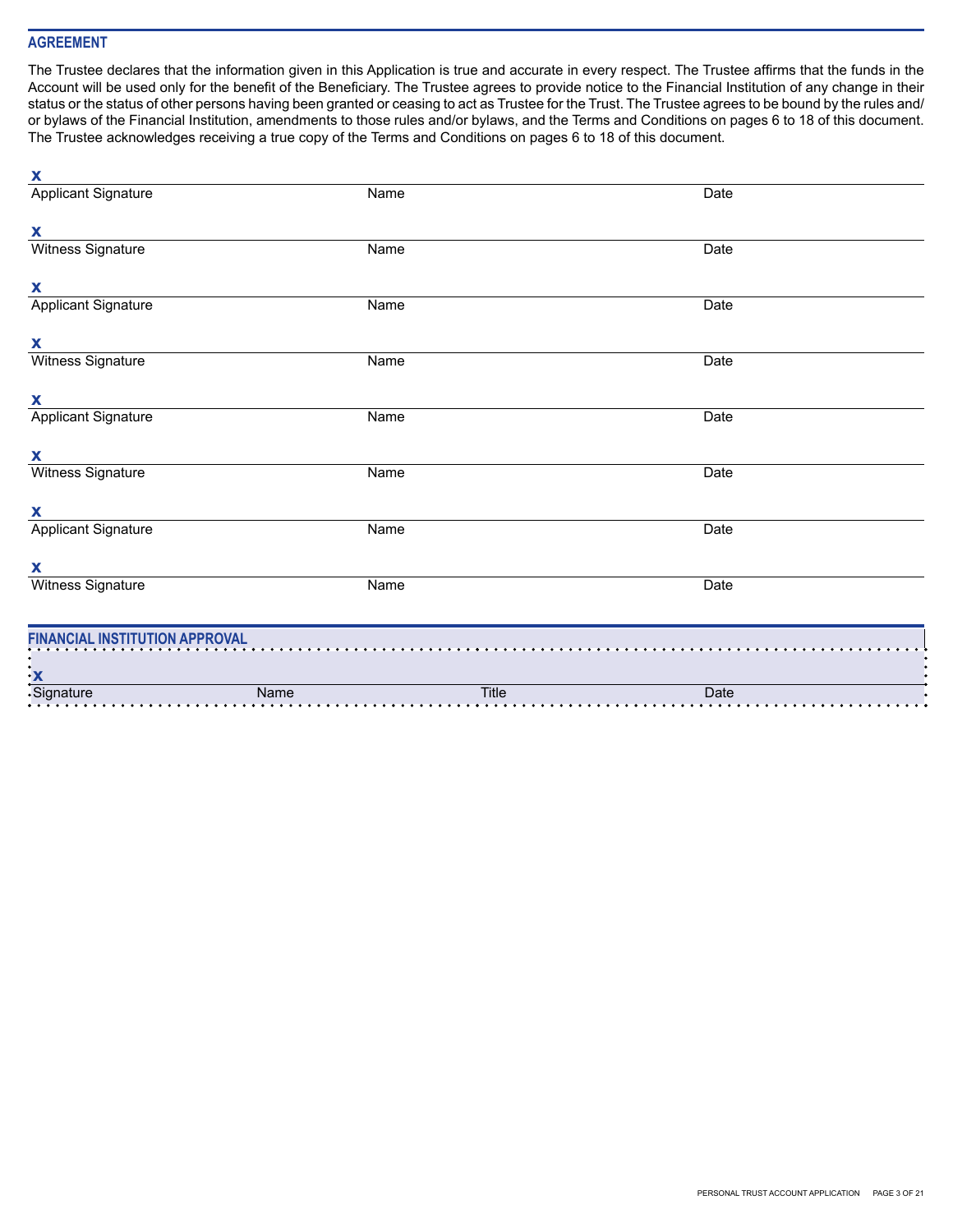# **Personal Trust Account Application Consent — Trustee**

#### **GENERAL INFORMATION**

| Financial Institution Name (the "Financial Institution") and Address |         | Account No. (the "Account") |  |
|----------------------------------------------------------------------|---------|-----------------------------|--|
|                                                                      |         | <b>Phone</b>                |  |
| <b>Email</b>                                                         | Website | Fax                         |  |
| <b>TRUSTEE INFORMATION</b>                                           |         |                             |  |

# **Name Membership No. SIN**

I can withdraw any consent I give below for the collection, use, and disclosure of my personal information at any time by contacting the Financial Institution, using the information above. I may be asked to provide a request in writing.

**If I withdraw my consent, the Financial Institution may no longer be able to provide me with certain products or services.**

# **ADMINISTRATION, FULL PERSONAL CREDIT REPORT, AND MARKETING CONSENTS**

# **Social Insurance Number (the "SIN") for Administration Purposes Consent**

- $\bigcirc$  I consent to the Financial Institution and its agents and representatives collecting, using, and disclosing my SIN to administer the Account; to keep my records with the Financial Institution separate from other individuals with the same name; and to identify me, including for credit report purposes, if I have consented to a Full Personal Credit Report below.
- $\bigcirc$  I do not consent to the above collection, use, and/or disclosure of my personal information. My refusal to consent may cause a delay in the provision of products or services that I request. My consent is not required where the Financial Institution collects, uses, and discloses my SIN for the purposes of, and in keeping with, legislative requirements, including tax reporting requirements. The Financial Institution will inform me if additional consent is required in relation to the provision of future products or services.

# **Full Personal Credit Report Consent**

 $\bigcirc$  To enable the Financial Institution to assess the risk of providing me with provisional credit, such as a reduced deposit hold period, I consent to the Financial Institution obtaining my full personal credit report from credit reporting agencies and providing information about my credit history and other personal information to other financial institutions and credit reporting agencies to update my credit information and maintain the integrity of the credit reporting system. I consent to the Financial Institution obtaining my full personal credit reports, from time to time, for the same risk assessment, updating, and maintenance purposes.

Absent this consent, I understand the Financial Institution will be permitted to use other credit reporting agency products to verify my identity and for the other purposes set out below in the Personal Information Consent section.

 $\bigcirc$  I do not consent to the above collection, use, and/or disclosure of my personal information. My refusal to consent may mean the Financial Institution is unable to provide me with the products or services that involve provisional credit, such as a reduced deposit hold period. The Financial Institution will inform me if additional consent is required in relation to the provision of future products or services.

# **Marketing Consent**

- $\Omega$  I consent to the Financial Institution and its agents and representatives
	- a) using my personal information, from time to time, to better understand my needs and determine the suitability of products and services for me, to determine my eligibility for these products and services, to develop and enhance products and services, and to ensure high service standards;
	- b) using my personal information, from time to time, for marketing purposes, such as providing me with information by mail or in person about the Financial Institution, including its products, services, and/or community activities that may be of interest to me;
	- c) disclosing my personal information, from time to time, to market research firms for the purposes of analysis and/or conducting surveys; and
	- d) disclosing my personal information, from time to time, to Financial Institution affiliates and other carefully selected organizations, such as third-party service providers, for marketing purposes such as providing me with information by mail or in person about products, services, and/or community activities that may be of interest to me.
	- $\Box$  I consent to the Financial Institution also providing me with the marketing information contemplated above by Commercial Electronic Message (meaning a message sent by any means of telecommunications, including email, voice, sound, text, or image).
- $\bigcirc$  I do not consent to the above use and/or disclosure of my personal information.

R6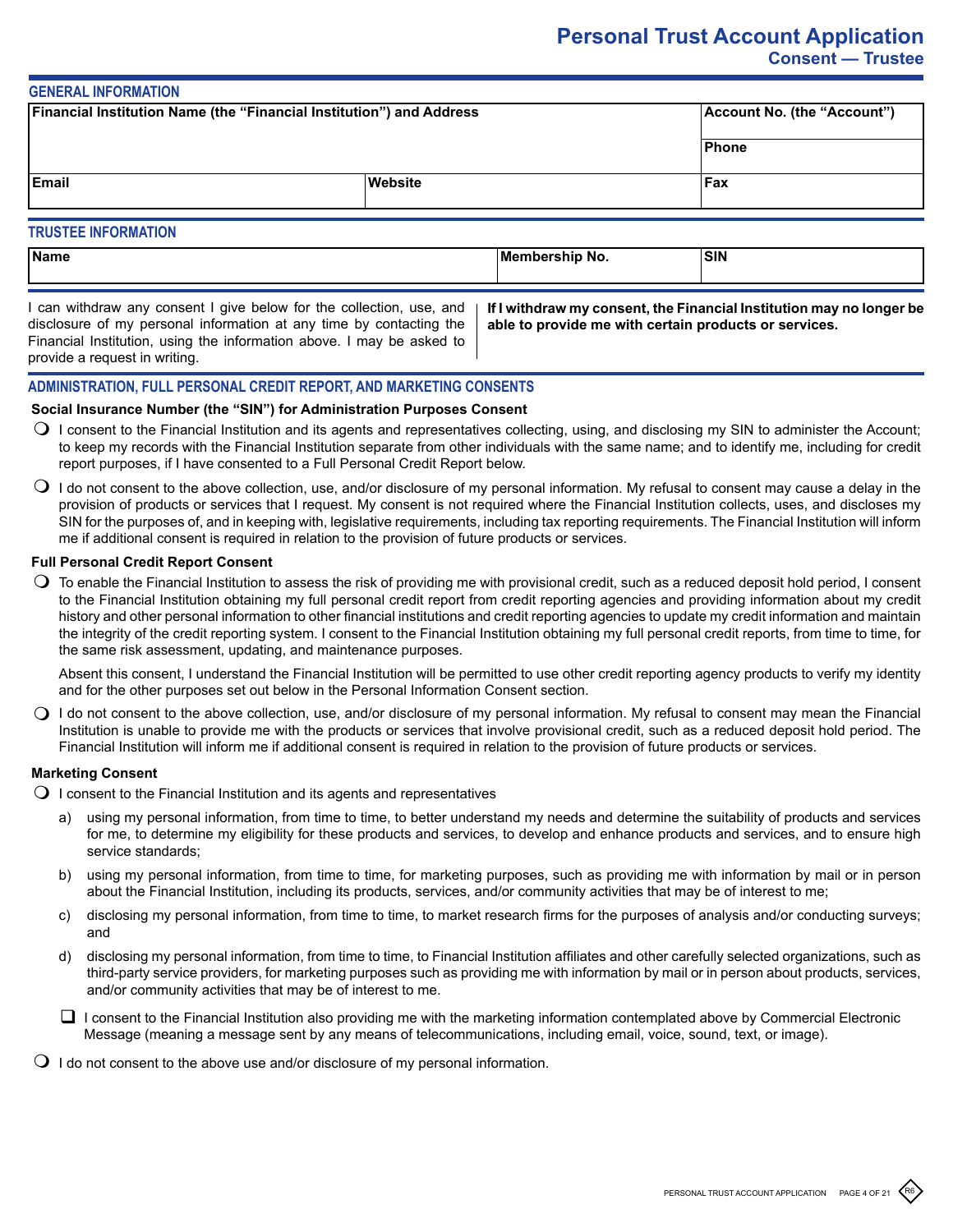# **PERSONAL INFORMATION CONSENT**

I consent to the Financial Institution and its agents and representatives collecting, using, and disclosing my personal information as follows:

- a) to obtain, verify, and maintain records of my identity, employment, residence, credit (excluding the Full Personal Credit Report described above), and other personal information about me, in accordance with the Financial Institution's requirements to manage its risk arising from its operations or as otherwise required by law, including money laundering laws and regulations;
- b) to enable the Financial Institution to adequately assess, from time to time, the risks associated with
	- i) opening and operating the Account, including any future Accounts,
	- ii) any present or future application for credit,
	- iii) providing financial products or services requested by me, or
	- iv) the continued provision of credit or financial products or services to me or others for which I am financially responsible, all of which may result in the granting of credit, or granting of interim provisional credit to me, which makes my personal information, including credit information, relevant to the Financial Institution's assessment of risk;
- c) to facilitate the collection of debts owing by me, or for which I am financially responsible, to the Financial Institution;
- d) to obtain records (excluding the Full Personal Credit Report described above) containing credit and other personal information about me from any person or source, from time to time, including other financial institutions or credit reporting agencies, for any of the purposes listed herein, or any purposes as otherwise may be reasonably necessary to provide financial products or services I have requested from the Financial Institution for myself, or as otherwise may be permitted or required by law;
- e) to protect me or the Financial Institution from error and fraud, such as identity theft; and
- f) to process this application, to provide and administer the Account and related products and services for me, and to ensure my records are kept separate from others with the same name.

I also consent to the Financial Institution and its agents and representatives disclosing my personal information to the following:

- a) suppliers of products and services to me or the Financial Institution, including data service providers, cheque printers, and card manufacturers located in other countries, affiliates of the Financial Institution, provincial or national central credit unions, or trade associations in connection with providing and administering the Account and related products and services for me; and
- b) participants in the payment and clearing systems in connection with providing and administering the Account and related products and services for me and to other financial institutions that I request pay cheques drawn on the Financial Institution.

I understand that if my personal information is disclosed to service providers located in other countries, my personal information may be accessible by law enforcement and national security agencies in that country.

I also consent to the Financial Institution communicating with me by Commercial Electronic Message (meaning a message sent by any means of telecommunication, including email, voice, sound, text, or image) for any purposes related to the uses listed in this Personal Information Consent. This consent does not include Commercial Electronic Messages for the purposes of marketing. My consent is not required where the Financial Institution communicates with me by Commercial Electronic Message for the purposes of, and in keeping with, legislative requirements.

If there is more than one signing authority, I consent to the Financial Institution disclosing information about the Account, excluding personal information, as instructed by any one of the signing authorities.

**Additional information about the Financial Institution's privacy policy can be obtained by contacting a Financial Institution representative.**

**x** Trustee Signature **Name** Name **Name Date** Date **Date Date**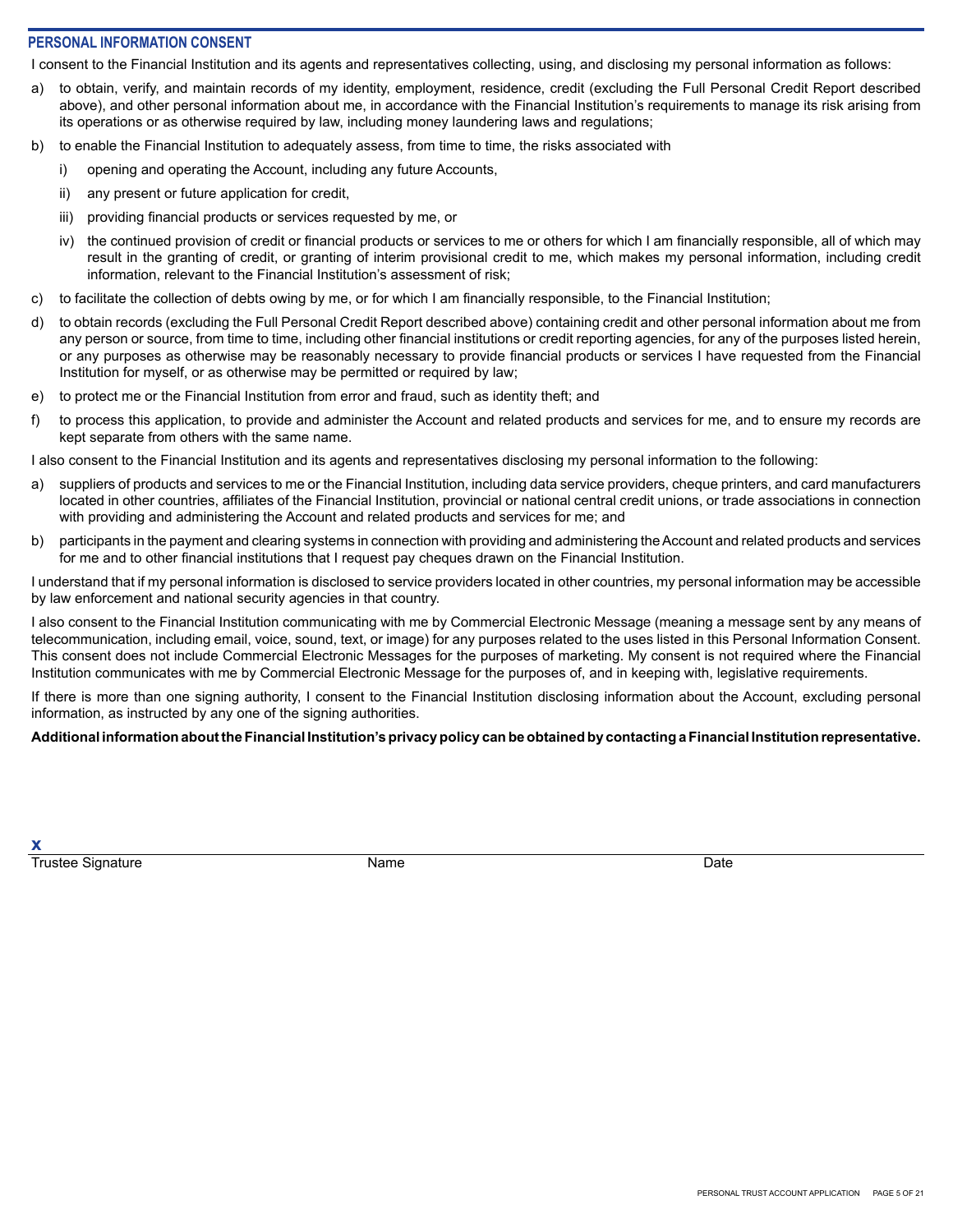# **ACCOUNT AGREEMENT TERMS AND CONDITIONS**

This agreement (the "Agreement") outlines the terms and conditions governing the Trustee's and Signing Officer's use of the Account (defined below). The Financial Institution does not offer the Account other than in accordance with these terms and conditions. By requesting and using the Account, the Trustee acknowledges their acceptance of these terms and conditions.

In consideration of the Financial Institution agreeing to operate the Account, the Trustee agrees as follows.

#### **1. DEFINITIONS**

**1.1 INTERPRETATION** – Any defined term used in this Agreement, defined in the singular, is deemed to include the plural and vice versa.

**"Access Terminal"** means any device used to access any of the Trustee's Accounts, including without limitation an ATM, a computer, a portable hand-held device, or a telephone including any form of mobile telephone.

**"Account"** means any of the Trustee's accounts or subaccounts (if applicable) that the Trustee may have now or in the future, at the Financial Institution.

**"Account Documentation"** means all documents, including the application and all agreements, between the Trustee and the Financial Institution that govern the operation of the Account.

**"ATM"** means an automated teller machine.

**"Beneficiary"** means the person for whose benefit the Trust is established.

**"Biller"** means a person who uses the EDP Services to deliver bills and invoices to their customers electronically.

**"Central 1"** means Central 1 Credit Union.

**"Contaminant"** means a computer virus, worm, lock, mole, time bomb, Trojan horse, rootkit, spyware, keystroke logger, or any other malicious code or instruction which may modify, delete, damage, disable, or disrupt the operation of any computer software or hardware.

**"Debit Card"** means a card, including a Smart Card, issued by the Financial Institution that allows the holder of the card to deposit cash and/or Instruments or withdraw cash from the Account through an ATM, authorize Transactions on the Account through an ATM, and that operates like an Instrument to purchase goods and services from merchants.

**"Direct Services"** means the services offered by the Financial Institution from time to time that let the Trustee access the Account using an Access Terminal. However, Direct Services do not include card services such as Debit Cards or Smart Cards, including those provided by a Third Party.

**"EDP Services"** means an electronic mail service provided by EPO Inc. (doing business as epost™) that facilitates the delivery of bills and invoices from Billers to their customers using Direct Services.

**"Eligible Bill"** means a bill that is of a class specified by a by-law, a Rule, or a standard made under the Canadian Payments Act, and defined therein as an 'eligible bill'. For greater certainty, under this Agreement, an Eligible Bill supporting an Official Image, must be a paper-based Instrument, complete and regular on its face, immediately payable to the Trust, or the Trustee in his or her capacity as Trustee, as payee, and be either a cheque, bank draft, or credit union official cheque, denominated in Canadian Dollars or US Dollars and drawn on a financial institution domiciled in Canada or the United States, as and if applicable. For the purposes of this Agreement, third party Instruments that were either delivered to the Trustee with the payee in blank or endorsed over to the Trust or Trustee and post-dated Instruments shall not qualify as Eligible Bills. Further, any Instrument that has been in any way transferred to the Trust or Trustee from anyone other than the drawer, endorsed over to the Trust or Trustee, or altered after being drawn shall not qualify as an Eligible Bill.

**"EMT Answer"** means the word or phrase created by the sender of a money transfer and used by the recipient to claim or decline the money transfer using EMT Services.

**"EMT Contact Information"** means the electronic contact information, including without limitation an email address or telephone number, used in sending and receiving of a money transfer using EMT Services.

**"EMT Notice"** means the electronic notice sent to the recipient of a money transfer, when such money transfer is sent using EMT Services. The EMT Notice may be read by using an Access Terminal.

**"EMT Services"** means the money transfer service provided by Acxsys Corporation that facilitates the sending and receiving of money transfers (using including without limitation email or telephone) through Direct Services to and from Participating Financial Institutions, and/or the Acxsys Corporation payment service.

**"External Account"** means an account held at another Canadian financial institution; an Investment Industry Regulatory Organization of Canada registrant; a card issuer; or an entity eligible for membership with the Canadian Payments Association, being an account in the Trustee's name or on which the Trustee has the authority to independently authorize Transactions.

**"Financial Institution"** means the financial institution, named in the Account Documentation, where the Trustee holds the Account.

**"Instrument"** means a cheque, promissory note, bill of exchange, order for payment, securities, cash, coupon, note, clearing item, credit card slip for processing, other negotiable instrument, or item of deposit or withdrawal of a similar nature and its electronic equivalent, including electronic debit instructions.

**"Member Card® Services"** means the services offered by the Financial Institution from time to time allowing the Trustee with a Member Card® Debit Card and a PIN to access the Account by electronic means.

**"Night Deposit Service"** means the service that allows the Trustee to make deposits or leave items for safekeeping after regular business hours.

**"Notice Contact Information"** means the contact information, including, without limitation, postal address, email address, fax number, or telephone number, provided by the Trustee to, and accepted by, the Financial Institution, through which the Financial Institution gives written notice to the Trustee in accordance with this Agreement.

**"Notification"** means a written notification generated by or on behalf of the Financial Institution that provides, to the Trustee, notice of a pending or completed Transaction or a summary of the balance of the Account, including notifications issued by email or SMS text messages to any of the Trustee's Notice Contact Information.

**"Official Image"** means an electronic image of an Eligible Bill, either created in accordance with the provisions of this Agreement or that otherwise complies with the requirements to permit negotiation and clearing of that Eligible Bill in accordance with the by-laws, standards, or Rules of the Canadian Payments Association.

**"Online Payment Service"** means the online payment service provided by Acxsys Corporation (doing business as INTERAC Online) that facilitates the sending and receiving of money through Direct Services and Acxsys Corporation to Participating Financial Institutions for the purchase of goods and services from Participating **Merchants** 

**"Overdraft Rate"** means the per annum rate of interest, regardless of compounding frequency, designated by the Financial Institution as its "Overdraft Rate" from time to time.

**"PAC"** means the personal access code or word used with Direct Services to access an Account.

**"PAD"** means a Pre-authorized Debit.

**"Participating Financial Institution"** means a financial institution participating in EMT Services and/or Online Payment Services, as the case may be.

**"Participating Merchant"** means a merchant that offers the Online Payment Service as an online payment option on the merchant's website.

**"PFM Service"** means the financial management service provided by a Third Party PFM Service provider, Yodlee, Inc., which may be accessed through Direct Services, that allows the Trustee to consolidate management of the Account with management of External Accounts or other financial information, assets, and liabilities outside the Financial Institution, linked to Direct Services through the PFM Service provider or input by the Trustee, and such other financial management services as may be offered from time to time by the PFM Service provider or the Financial Institution.

**"PIN"** means the personal identification number used with the Debit Card to access the Account.

**"PIW"** means the personal identification word used in connection with Remote Instructions.

**"Point-of-Sale Transaction"** means the use of the Debit Card and the PIN as may be permitted from time to time by the Financial Institution for:

- a) the transfer of funds from the Account to purchase or lease goods or services from a merchant (the "Merchant"),
- b) the transfer of funds from the Account to obtain a voucher, chit, scrip, token, or other thing that may be exchanged for goods, services, or money, or
- c) the transfer of funds into the Account from an account of a Merchant (e.g. a refund).

**"Pre-authorized Debit"** means a Transaction debiting the Account that is processed electronically by a financial institution in accordance with the Trustee's written request.

**"Remote Deposit Service"** means the remote deposit capture service provided by the Financial Institution and Central 1, and accessed through Direct Services, that allows the Trustee, using an Access Terminal and/or any other means authorized by the Financial Institution in its sole discretion from time to time, to create, transmit, and receive to the benefit of the Financial Institution an Official Image for deposit to the Account.

**"Remote Instructions"** means instructions given to the Financial Institution with respect to the operation of the Account from a remote location using a computer, portable hand-held device, telephone, mobile telephone, fax, via the Financial Institution's online banking system, email, text message transmission, or other remote communication acceptable to the Financial Institution in order to operate the Account or authorize Transactions and make arrangements with the Financial Institution.

**"Rules"** means the published rules and standards of the Canadian Payments Association as amended from time to time.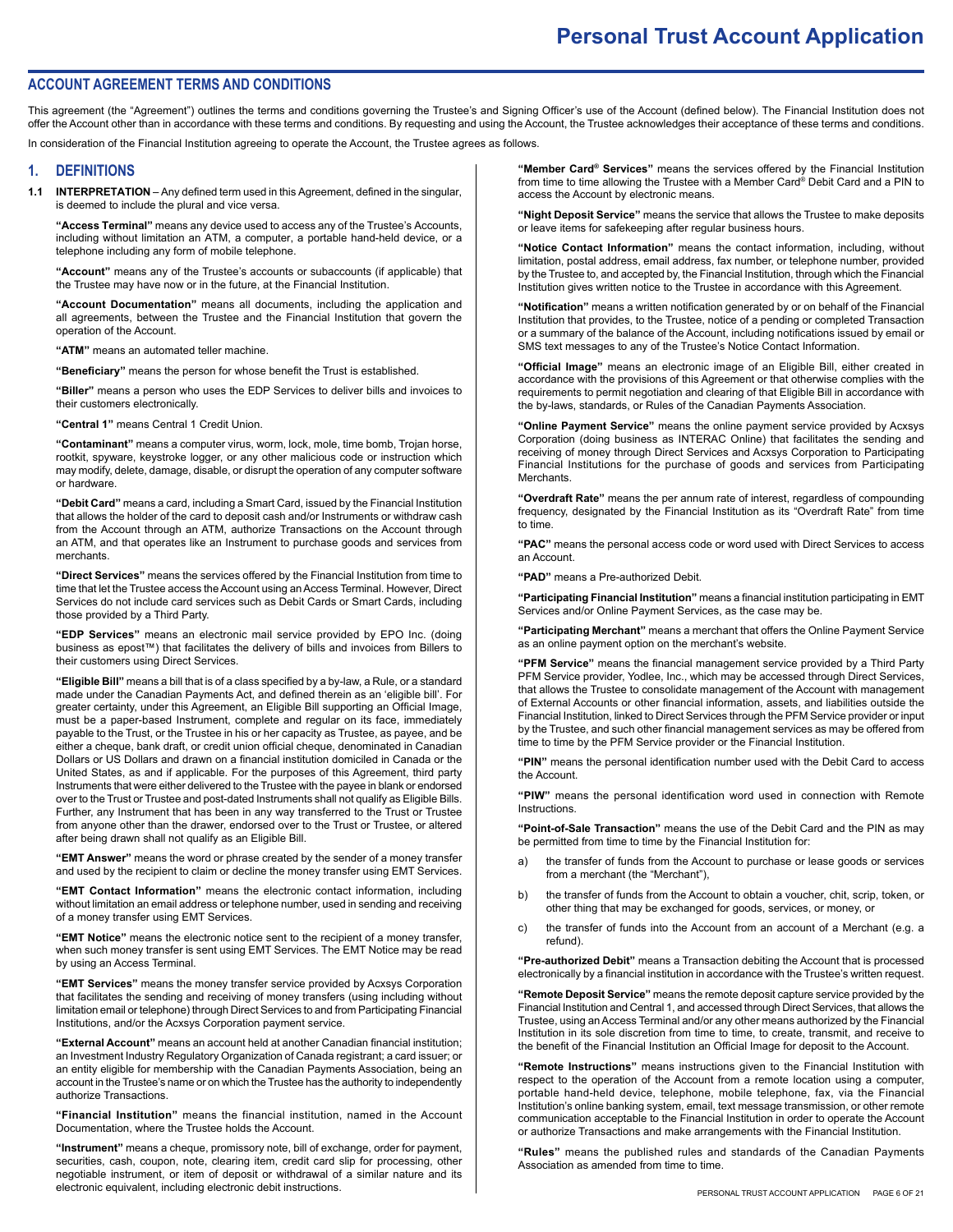**"Signing Officer"** means any person authorized by the Trustee to sign Instruments or provide other orders for payments of money (either alone or with another person) on the Account, or to provide Remote Instructions or authorize other Transactions on the Account and for whom notice of such authorization has been given to the Financial Institution.

**"Smart Card"** means a Debit Card that has an embedded integrated circuit that can process data and protect the cardholder from fraudulent use.

**"Third Party"** means any person, firm, corporation, association, organization, or entity other than the Financial Institution or Central 1.

**"Transaction"** means any transaction processed to or from the Account.

**"Trust"** means the Trust named on the Account Documentation.

**"Trustee"** means the customer or member of the Financial Institution who manages and administers the Trust on behalf of the Beneficiary(ies).

#### **2. GENERAL**

- **2.1 LIABILITY OF THE TRUST**  The Trustee warrants that the Trustee is authorized pursuant to the terms of the Trust to open and operate the Account pursuant to the terms and conditions of this Agreement. The Trustee further acknowledges and agrees that any fees, charges, or liabilities imposed upon the Trustee pursuant to this Agreement are accepted by the Trustee both in their personal capacity and on behalf of the Trust and, to the full extent permitted by law, both the Trustee and the Trust shall be liable and accountable. The Trustee further represents and agrees that acceptance of the obligations and liabilities on behalf of the Trust and exercise of the Financial Institution's rights pursuant to this Agreement does not constitute a breach of the terms of the Trust. This representation is a continuing representation on which the Financial Institution relies and it is the sole obligation of the Trustee to inform the Financial Institution if at any time it becomes untrue or inaccurate. The Financial Institution may, in its sole discretion, require that the Trustee provide confirmation of this representation in the form of an independent legal opinion, or in such other manner or form as may reasonably be required by and is acceptable to the Financial Institution.
- **2.2 AUTHORIZED USERS**  The Trustee will provide the Financial Institution with
	- a) a certificate setting forth the number of signatures required and the names and specimen signatures of the Trustees and other Signing Officers of the Trust authorized to sign for the Trust in the operation of the Account with the Financial Institution, and
	- b) a replacement certificate, completed as described in a) above, any time the Trustees or other Signing Officers change.
- **2.3 JOINT AND SEVERAL LIABILITY**  If more than 1 person constitutes the Trustee, the persons constituting the Trustee agree that they are jointly and severally liable to the Financial Institution for all obligations, debts, and liabilities under this Agreement.
- **2.4 AUTHORITY AND LIABILITY OF SIGNING OFFICERS** Except for the purposes of article 2.2, Authorized Users, the power to designate Signing Officers, which power is restricted to the Trustee, and if more than one Trustee, to any one of the Trustees, if one or more Signing Officer is appointed for the Account who is not a Trustee, each Trustee, by appointing, permitting, or acquiescing in the appointment of any such Signing Officer represents and warrants to the Financial Institution
	- a) that the appointment of such Signing Officer is permitted by the terms of the Trust and has been approved by all Trustees;
	- b) that such Signing Officer may act for all purposes under this Agreement, except as specifically excluded in this article, as if a Trustee and will have all powers, rights, obligations, and liabilities of a Trustee under this Agreement; and
	- c) that each Trustee and the Trust may be and are bound by any actions, or failure to act, of such Signing Officer, including any action or inaction that constitutes a breach of this Agreement, instructions, Transactions, or Remote Instructions, or any other action or inaction of such Signing Officer in respect of the operation of the Account to the same extent as if the actions, instructions, Transactions, Remote Instructions, or failure to act was that of a Trustee.

By signing a signature card, certificate of specimen signatures, and/or giving instructions on the Account, each Signing Officer

- d) acknowledges and agrees to be bound by the terms of this Agreement for all purposes as if a Trustee and, in particular, that they make the same representations and acknowledgements stipulated to be made by a Trustee under this Agreement;
- e) agrees to accept and be bound by the appointment as a Signing Officer, including all rights, obligations, liabilities, indemnities, restrictions, and exclusions in this Agreement stipulated to apply to a Trustee and/or the Trust;
- f) acknowledges and agrees that all references to the Trustee in this Agreement shall include the Signing Officer, except for the power to appoint Signing Officers under article 2.2, Authorized Users, if the Signing Officer is not a Trustee; and
- g) agrees not to take or attempt to take any action in respect of the operation of the Accounts, including, but not limited to, issue any instructions, Transactions, or Remote Instructions, that the Signing Officer does not have actual authority to take. Each Signing Officer expressly acknowledges and agrees that they are subject to the same obligations and liabilities, including joint liability with other Signing Officers and Trustees, exclusions of liability, and indemnities under this Agreement as if they were a Trustee.
- **2.5 FORMS**  The Trustee will use only such forms and Instruments as may be authorized by the Financial Institution from time to time.
- **2.6 SERVICE CHARGES AND FEES**  The Trustee will pay fees incurred on the Account, including, without limitation, fees imposed by a Third Party. The Trustee will pay the service charges that the Financial Institution establishes from time to time for the Account including, without limitation, service charges for providing records regarding the Trustee that the Financial Institution is legally required to provide. The Trustee acknowledges receipt of a schedule of the Financial Institution's charges for the Account in effect at the time of acceptance of this Agreement. The Financial Institution may from time to time increase or decrease the service charges for the Account and provide notice of such changes by sending a notice to the Trust's last known Notice Contact Information, by posting notice at the Financial Institution's premises or on the Financial Institution's website, by personal delivery, or by any other means the Financial Institution, acting reasonably, considers appropriate to bring the change to the attention of the Trustee. Current service charges for the Account may be obtained by contacting the Financial Institution or through the Financial Institution's website. The Trustee is responsible for determining the then current service charges for the Account they request in advance of requesting those services. By requesting the Account, the Trustee acknowledges their agreement to pay service charges for the Account requested by them then in effect. The Financial Institution can deduct service charges from the Account (or other accounts of the Trustee with the Financial Institution) when the service is requested or performed. New or amended service charges and fees will become effective on the earlier of the stated effective date following publication, when the service is requested or performed, or when incurred, and in any event, no later than 30 days after publication by the Financial Institution.
- **2.7 VERIFICATION AND ACCEPTANCE OF TRANSACTIONS BY THE FINANCIAL INSTITUTION** – All Transactions are subject to verification and acceptance by the Financial Institution and, if not accepted, or if accepted but subsequently determined to be in error or otherwise improper or unauthorized, the Financial Institution may, but is not obliged to, reverse them from the Account. Verification may take place at a date later than the date the Trustee authorized the Transaction, which may affect the Transaction date. Notwithstanding any other provision herein, if at any time the Financial Institution, acting reasonably, determines that a credit made to or traced to the Account was made in error or based upon a mistake of fact, or induced through or in any way tainted by fraud or unlawful conduct, the Financial Institution may place a hold on the credit and/or reverse the credit and any applicable interest.

#### **2.8 NOTING OR PROTESTING** – The Trustee:

- a) will be liable, without presentation, protest, or notice of dishonour to any parties, for the nonacceptance or nonpayment of any bills, notes, cheques, or other Instruments the Trustee delivered to the Financial Institution for deposit, discount, collection, or otherwise, and
- b) will be liable to the Financial Institution as if proper notice of dishonour, protest, and presentment had been made or given,

and the Financial Institution may:

- c) charge such items, when dishonoured, to the Account in accordance with article 5.3, Returned Items, and
- d) note or protest any item should the Financial Institution consider it advisable to do so, but the Financial Institution will not be liable for failure to note or protest any such item.
- **2.9 TRUE INFORMATION** The Trustee agrees to provide true, accurate, current, and complete information about the Trustee, the Beneficiary, the Trust, the Account, and any External Account when required by the Financial Institution and/or this Agreement. Further, the Trustee agrees to notify the Financial Institution of any changes to such information within a reasonable period of time.

#### **3. USE OF SERVICES**

**3.1 NIGHT DEPOSIT SERVICE** – At the Trustee's request, the Financial Institution will accept for deposit monies or Instruments acceptable to the Financial Institution placed in an envelope or deposit bag supplied by the Financial Institution and placed by the Trustee in the night depository, provided that the monies and Instruments are accompanied by a properly completed deposit slip signed by the Trustee and enclosed in the same envelope or deposit bag.

The Financial Institution will open the night depository on each business day of the branch during regular business hours and will deposit any monies and Instruments acceptable to the Financial Institution in the manner directed by the Trustee.

The Trustee agrees that the authorized Financial Institution officers who open the night depository and deposit the monies or Instruments to the credit of the Account are acting as the Trustee's agent up to the time at which the monies or Instruments are actually entered and recorded as having been deposited to the Account, and the Trustee nominates, constitutes, and appoints any such authorized Financial Institution officers to deposit any monies or Instruments placed by the Trustee in the night depository to the credit of the Account as directed by the accompanying deposit slip.

**3.2 DIRECT SERVICES AND MEMBER CARD® SERVICES** – The Trustee may use Direct Services and/or Member Card® Services to access any permitted Account and to authorize such Transactions as may be permitted by the Financial Institution from time to time, commencing upon the day these terms and conditions are accepted by the Trustee and the Trustee's request for Direct Services and/or Member Card® Services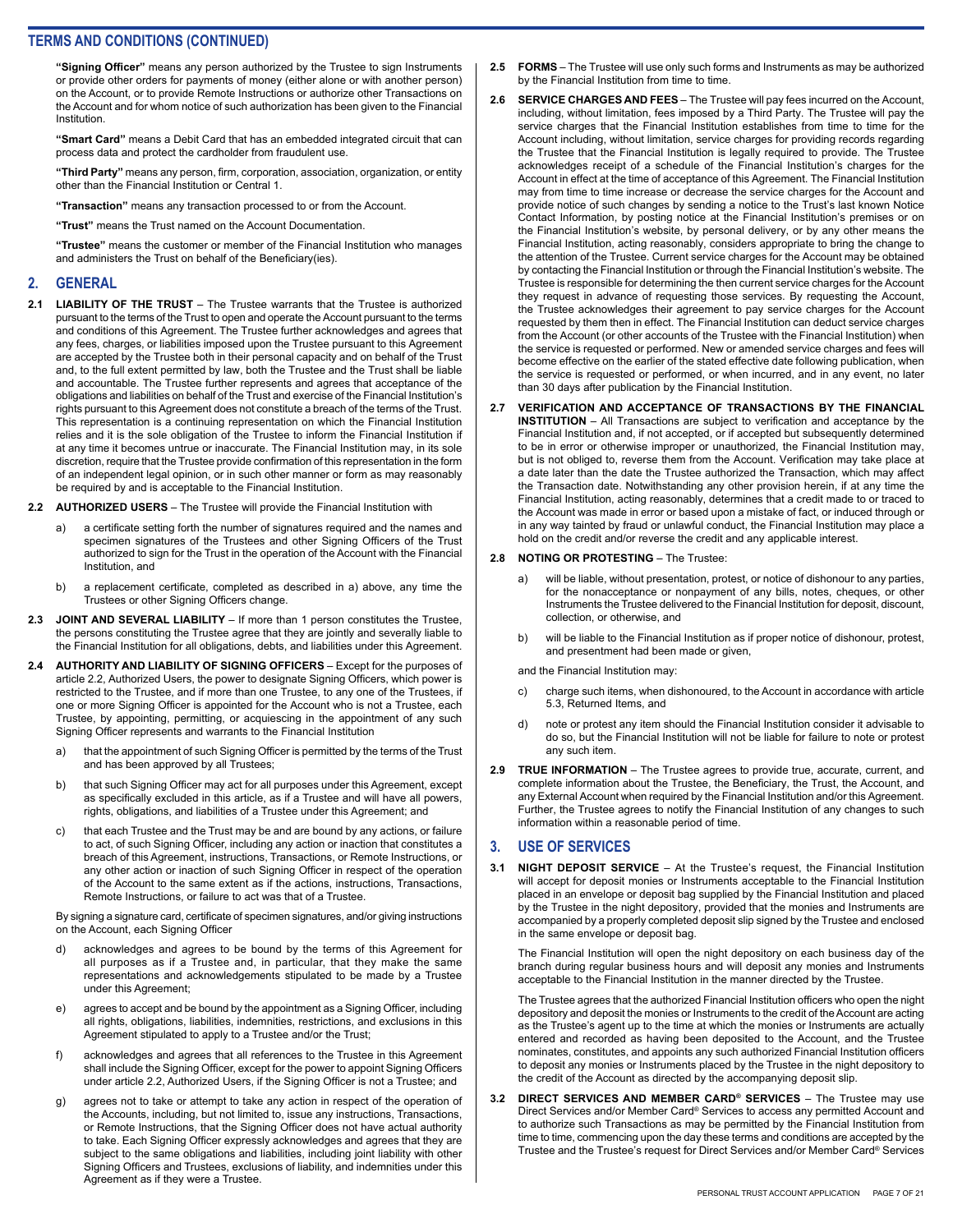is approved by the Financial Institution. If Member Card® Services is approved, the Financial Institution will issue a Debit Card to the Trustee and will permit the Trustee to select a PIN. The Trustee cannot use Direct Services or Member Card® Services to authorize Transactions on an Account that otherwise requires more than 1 authorization (i.e., with multiple signature requirements) unless prior authorization is received in writing and with the Financial Institution's approval. The Financial Institution may, from time to time, add to or delete from the types of use permitted and Direct Services and/ or Member Card® Services offered.

The Trustee will not deposit any coins, non-negotiable items, or anything not acceptable for deposit to the Account into any ATM. The Trustee will pay to the Financial Institution any damages, costs, or losses suffered by the Financial Institution as a result of any such deposit.

A Debit Card's issue does not amount to a representation or a warranty that any particular type of service is available or will be available at any time in the future.

#### **3.3 DIRECT SERVICES AND MEMBER CARD® SERVICES ACKNOWLEDGMENT** – The Trustee acknowledges and agrees that:

- a) when transfers and bill payments are authorized through Direct Services, funds are deemed irrevocably transferred out of the Account and the Transaction cannot be revoked or countermanded by the Trustee;
- b) even if more than 1 signature is required on cheques and withdrawal slips, any 1 Trustee may conduct Transactions using Direct Services and/or Member Card® Services, including transferring money out of the Account and making bill payments;
- c) anyone with access to the PAC, PIN, and/or PIW may be able to access Direct Services and/or Member Card® Services and may use the PAC, PIN, and/or PIW to transfer money out of an Account, set up bill payment arrangements, make bill payments, and authorize any other Transaction;
- d) the Financial Institution will not be liable in any way to the Trustee or any other person for processing or accepting on the Account any Transaction that results in the transfer of money out of the Account or in the payment of bills, even if the money is used for the benefit of a person other than the Beneficiary, or if bills owed by a person other than the Beneficiary are paid;
- e) the Trustee will be liable for all Transactions conducted using Direct Services and/or Member Card® Services, including Transactions that benefit a person other than the Beneficiary or that result in the payment of bills owed by a person other than the Beneficiary; and
- f) a copy of an electronic communication is admissible in legal proceedings and constitutes the same authority as would an original document in writing.
- **3.4 BILL PAYMENTS**  The Trustee acknowledges and agrees that:
	- a) bill payments made through Direct Services, an Access Terminal, or at a branch of the Financial Institution are not processed immediately and that the time period for processing depends upon a number of factors, including, without limitation, the time when the bill payment is initiated and the internal accounting processes of the bill payment recipient;
	- b) it is the responsibility of the Trustee to ensure that bill payments are authorized in sufficient time for the payment to be received by the bill payment recipient before its due date;
	- c) the Financial Institution and Central 1 will not be liable for any cost, expense, loss, damage, or inconvenience of any nature or kind whatsoever arising as a result of any error, non-payment, or a delay in the processing of bill payments;
	- d) if the Trustee has made or received a bill payment in error, the Financial Institution may, but is not obliged to, assist the Trustee by initiating or processing a 'Bill Payment Error Correction Debit', as defined under the Rules, and if so initiated, the Trustee agrees to indemnify the Financial Institution for any direct loss, costs or damages incurred, and will pay to the Financial Institution any reasonable service charges or fees related to the provision of the service; and
	- e) if the Financial Institution, absent gross negligence or wilful misconduct, initiates or processes a Bill Payment Error Correction Debit affecting the accounts or affairs of the Trustee, the Financial Institution shall be held harmless for any and all loss, costs or damages suffered or incurred by the Trustee, howsoever caused, relating to the bill payment or the Bill Payment Error Correction Debit process.
- **3.5 AVAILABILITY OF DIRECT SERVICES AND MEMBER CARD® SERVICES**  The Trustee acknowledges that the availability of Direct Services and/or Member Card® Services depends on telecommunications systems, computer hardware and software, and other equipment, including equipment belonging to the Financial Institution, Central 1, and Third Parties, and that there is no guarantee or obligation to provide continuous or uninterrupted service. The Financial Institution and Central 1 are not liable for any cost, loss, damage, injury, inconvenience, or delay of any nature or kind whatsoever, whether direct, indirect, special, or consequential, that the Trustee may suffer in any way arising from non-continuous or interrupted service or the Financial Institution or Central 1 providing or failing to provide Direct Services and/or Member Card® Services, or from the malfunction or failure of telecommunication systems, computer hardware or software, or other equipment, or other technical malfunctions or disturbances for any reason whatsoever, nor are the Financial Institution or Central 1 liable for any lost, incomplete, illegible, misdirected, intercepted, or stolen messages,

or failed, incomplete, garbled, or delayed transmissions, or online failures (collectively, "Interruption Claims"), even if the Trustee has advised the Financial Institution of such consequences. The Trustee releases and agrees to hold harmless the Financial Institution and Central 1 from any and all Interruption Claims.

- **3.6 EDP SERVICES**  If the Financial Institution through Direct Services makes EDP Services available and the Trustee uses the EDP Services:
	- the Trustee consents to epost™ preparing, using, and disclosing reports relative to the performance and/or operation of the EDP Services, including statistical or performance reports and other analysis, compilation, and information about the EDP Services or the Trustee, and reports that pertain to the Trustee's involvement in and use of the EDP Services. The Trustee further consents to epost™ disclosing to Central 1 Trustee-specific data that consists of the total number of Billers for which the Trustee has registered, without identifying those Billers apart from the Financial Institution and its affiliates and without identifying detailed data of the Trustee's viewing activities;
	- b) the Trustee acknowledges that epost™ will not respond directly to the Trustee with respect to any inquiries, requests, questions, complaints, or other issues relating to the EDP Services in any way, other than to direct the Trustee to the Financial Institution or the Biller; and
	- c) the Trustee acknowledges that the consents contained in a) above are requirements of the EDP Services and that if such consents are withdrawn, the Trustee's participation in the EDP Services may be suspended or terminated and any or all documents may not be presented via the EDP Services.
- **3.7 TRANSFERS WITH EXTERNAL ACCOUNTS** If the Financial Institution through Direct Services enables the Trustee to transfer funds between the Account and an External Account, then:
	- a) the Trustee agrees to inform the Financial Institution in writing of the External Account they wish to link to the Account in a form acceptable to the Financial Institution;
	- b) the Financial Institution reserves the right to refuse to accept the External Account;
	- c) the Trustee agrees to provide the Financial Institution with the financial institution number, branch address or number, and the account number of the External Account the Trustee wishes to link to the Account. The Financial Institution reserves the right to verify the External Account;
	- d) the Trustee and the External Account holder must provide authorization to establish the link between the Account and the External Account;
	- e) the Trustee agrees to not link the Account to an account that is not owned by the Trustee or that the Trustee is not permitted to use in the operation of the Trust;
	- f) the Trustee acknowledges and agrees that the Financial Institution, at its discretion, may limit the type of Transactions that can be conducted between the Account and the External Account; specifically whether Transactions will be in the form of credits to the External Account, debits from the External Account, or both credits to and debits from the External Account;
	- the Trustee may only link an Account denominated in Canadian dollars to an External Account denominated in Canadian dollars, or an Account denominated in US dollars to an External Account denominated in US dollars, and only if the External Account is with a financial institution domiciled in Canada;
	- h) the Financial Institution reserves the right to limit the number of External Accounts that can be linked to the Account;
	- i) the Financial Institution reserves the right to limit the dollar amount of Transactions to or from the External Account;
	- j) the Financial Institution reserves the right to limit the number of Transactions to or from the External Account;
	- k) the Financial Institution reserves the right to hold funds on the Transaction amount;
	- l) the Trustee consents to the disclosure to the financial institution that holds the External Account of any personal information provided to the Financial Institution with respect to Transactions to or from the External Account. The Trustee also consents to the disclosure to the Financial Institution of any personal information provided to the financial institution holding the External Account of any personal information provided to such financial institution with respect to Transactions to or from the External Account;
	- m) funds usually arrive in the Trustee's External Account or Account within 3 to 5 business days from the day the Transaction is authorized. The Financial Institution cannot guarantee the date of deposit to the Account or External Account. The Financial Institution and Central 1 will not be liable for any cost, expense, loss, damage, or inconvenience of any nature or kind whatsoever arising as a result of a delay in the processing of Transactions;
	- n) all deposits or withdrawals will be reversed if the Transaction cannot be delivered or if it is returned for any reason; and
	- o) the Trustee agrees that for security or risk management purposes and at the Financial Institution's discretion, a nominal sum may be credited to the External Account once per year.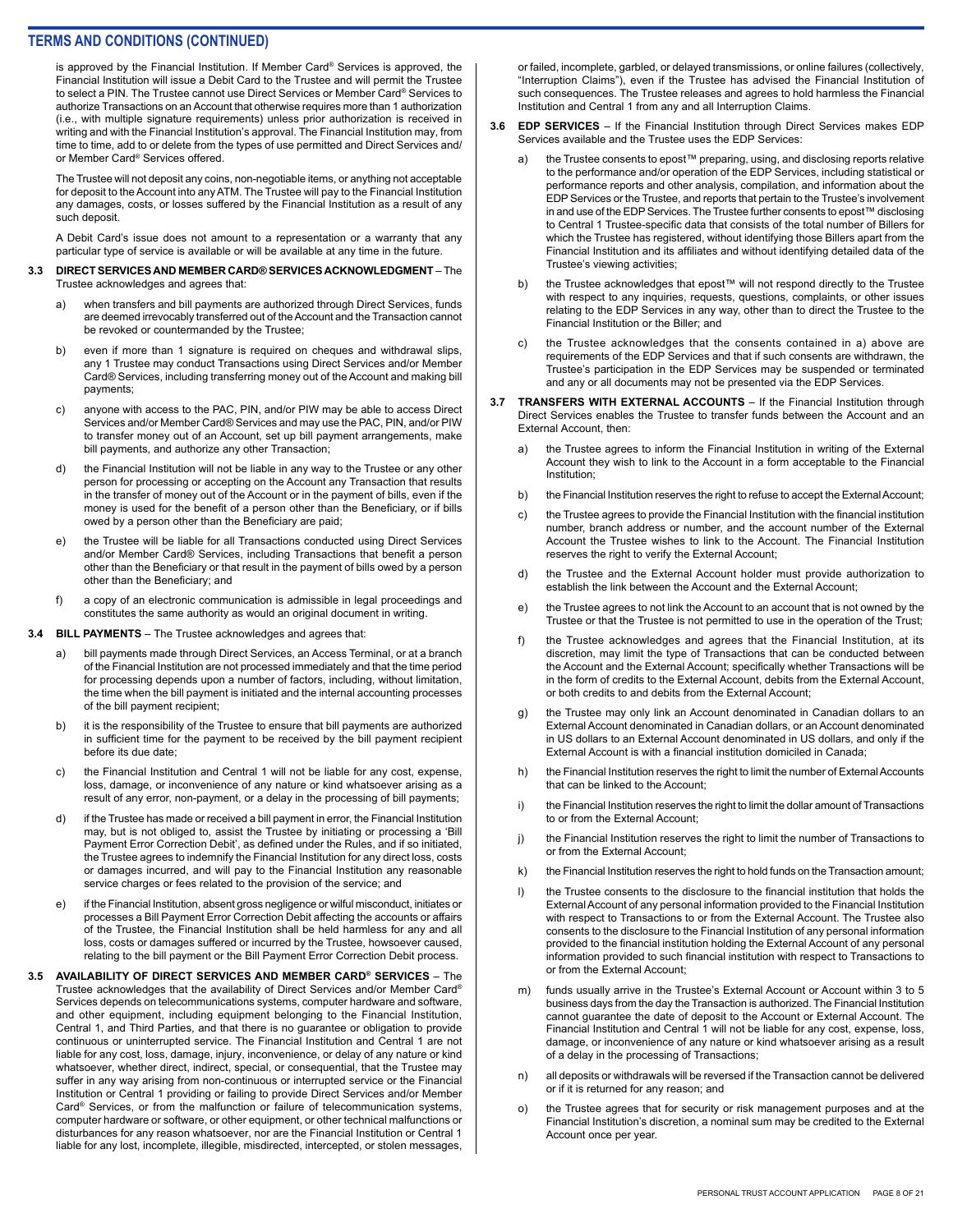- **3.8 TRANSFERS WITH LINKED ACCOUNTS** If the Financial Institution through Direct Services enables the Trustee to link multiple Accounts to a single user name to allow the Trustee to access the Accounts from a single user name, it will not constitute merging the Accounts. If the Accounts are linked through Direct Services, then:
	- a) the Financial Institution reserves the right to refuse to accept any Account;
	- b) the Trustee agrees that the Financial Institution, at its discretion, may limit the type of Transactions that can be authorized between the Accounts, specifically whether Transactions will be in the form of credits to an Account, debits from an Account, or both credits to and debits from an Account;
	- c) the Financial Institution reserves the right to limit the number of Accounts that can be linked;
	- d) the Financial Institution reserves the right to limit the dollar amount of Transactions made to or from a linked Account;
	- e) the Financial Institution reserves the right to limit the number of Transactions made to or from a linked Account;
	- f) the Financial Institution reserves the right to apply a hold on the Transaction amount to a linked Account for a period of time to be determined by the Financial Institution, during which time the Transaction or portion thereof will not be accessible to the Trustee;
	- g) the Trustee agrees that the Financial Institution cannot guarantee the date of a Transaction to and/or from a linked Account. The Financial Institution and Central 1 will not be held liable for any cost, expense, loss, damage, or inconvenience of any nature arising as a result of a delay in the processing of Transactions; and
	- h) all Transactions will be reversed if the Transaction cannot be delivered or if it is returned for any reason.
- **3.9 EMT SERVICES**  If the Financial Institution through Direct Services makes EMT Services available and the Trustee uses the EMT Services, the Trustee acknowledges and agrees that:
	- a) the EMT Services are only available in Canadian dollars;
	- b) the Account will be debited as soon as the Trustee initiates a Transaction and the Financial Institution may hold the Transaction amount until the recipient successfully claims the Transaction or the Transaction is cancelled. The Financial Institution has no obligation to and will not pay interest on the Transaction amount. To the extent permitted at law, the Financial Institution is deemed to have a security interest in the Transaction amount from the time the Account is debited until the recipient successfully claims the Transaction or the Transaction is cancelled;
	- c) Transactions sent and received through the EMT Services are subject to number and dollar limits that may change from time to time without prior notice to the Trustee;
	- d) the Financial Institution will not be responsible or liable for any losses or damages incurred as a result of funds held and/or limits set by the Financial Institution, Acxsys Corporation, or a Participating Financial Institution;
	- e) an EMT Notice advising the recipient of the Transaction will be generated approximately 30 minutes after the Trustee originates the Transaction;
	- f) as the sender, the Trustee will keep the EMT Answer confidential and will not disclose it or share it with anyone but the intended recipient;
	- g) the recipient must correctly provide the EMT Answer to claim or decline the Transaction;
	- h) the Financial Institution, the other Participating Financial Institution, and Acxsys Corporation or Acxsys Corporation's agents are entitled to pay the Transaction amount to anyone who, using the EMT Services, claims to be the recipient and successfully provides the EMT Answer;
	- i) the Financial Institution will not be liable for losses or damages incurred as a result of a person other than the intended recipient guessing or obtaining the EMT Answer;
	- j) as the sender, the Trustee will not include the EMT Answer in the Transaction details;
	- k) as the recipient, the Trustee will not disclose the EMT Answer except as required to claim or decline the Transaction;
	- l) the recipient may claim a Transaction using the online banking services of the Financial Institution or another Participating Financial Institution or through the Acxsys Corporation payment service;
	- m) if the recipient declines a Transaction that the Trustee initiated, the Transaction will be returned to the Trustee;
	- n) funds usually arrive in the recipient's account within 3 to 5 business days from the day the recipient successfully claims the Transaction. The Financial Institution cannot guarantee the date of deposit;
	- o) as the sender, the Transaction will be returned to the Trustee if the recipient does not claim the Transaction within 30 days of the date the Transaction is initiated, if the Transaction cannot be successfully sent to the recipient's EMT Contact Information as provided by the Trustee, or if the recipient declines the Transaction. The Trustee is responsible for providing the recipient's correct EMT Contact

Information and further agrees that the recipient has consented to the Trustee's use of the EMT Contact Information for EMT Services purposes, including its provision to the Financial Institution, the other Participating Financial Institution, and Acxsys Corporation;

- p) if the recipient successfully claims the Transaction using the Acxsys Corporation payment service but provides incorrect account information, Acxsys Corporation or its agent may request correct account information from the recipient or may mail an Instrument to the recipient. The Financial Institution will not pay interest on the Transaction amount;
- q) the Financial Institution may cancel a Transaction if it has reason to believe that a mistake has occurred or if it believes that the Transaction is a product of unlawful or fraudulent activity;
- r) the Trustee is responsible for providing valid EMT Contact Information and will immediately update it via Direct Services if there are any changes to said EMT Contact Information;
- s) as the sender, the Trustee may cancel a Transaction up to the time the recipient successfully claims the Transaction. As the recipient, the Trustee acknowledges that a Transaction may be cancelled up to the time the Trustee successfully claims the Transaction;
- t) all disputes will be handled directly between the sender and the recipient;
- u) the Financial Institution may refuse to provide EMT Services for the Trustee; and
- v) the Financial Institution and Central 1 will not be liable for any cost, expense, loss, damage, or inconvenience of any nature or kind whatsoever arising as a result of a delay in processing a Transaction or for Transactions claimed by someone other than the intended recipient.
- **3.10 PERSONAL FINANCIAL MANAGEMENT**  If the Financial Institution, through Direct Services, makes the PFM Service available, the Trustee agrees that the terms and conditions in this article 3.10, Personal Financial Management, govern the Trustee's use of the PFM Service and are binding upon the Trustee. If there is any conflict between these PFM Service terms and conditions and the terms and conditions in the rest of this Agreement, then these PFM Service terms and conditions will apply in respect of the PFM Service. In addition, if the Trustee subscribes for PFM Services, special terms and conditions will also apply, as more particularly set forth in the PFM Special Terms attached to and forming part of this Agreement. If there is any conflict between the PFM Special Terms and the terms and conditions in the rest of this Agreement or in respect of this article 3.10, Personal Financial Management, then the PFM Special Terms will apply for the PFM Service. Further
	- a) in connection with the PFM Service, the Trustee agrees to provide true, accurate, current, and complete information about an asset and/or liability when required by the Financial Institution. Further, the Trustee agrees to notify the Financial Institution of any changes to such information within a reasonable period of time;
	- b) the Trustee agrees to inform the Financial Institution, through Direct Services, of the External Account, asset, or liability they wish to link or add to the PFM Service, including the modification or removal of any linked or added External Account, asset, or liability;
	- c) the Financial Institution and the PFM Service Provider each, individually, have the right, in their sole discretion, to refuse to link or add an External Account, asset, or liability to the PFM Service for any reason, including, but not limited to, inability, cost, or inconvenience of linking or adding the External Account to the PFM Service;
	- d) the Financial Institution reserves the right to verify the External Account;
	- e) the Trustee must provide authorization to add an asset or liability to the PFM Service;
	- f) the Trustee agrees to not link, or add, to the PFM Service an External Account, asset, or liability that is not owned by the Trustee;
	- g) the Financial Institution reserves the right to limit the number of External Accounts, assets, and/or liabilities that can be linked or added to the PFM Service;
	- h) the Trustee agrees that the PFM Service may, from time to time, access the External Account to ensure that the personal financial information on file is current, and to update the personal information on file if it is not, using information retrieved from the External Account. Such access will be at the discretion of the PFM Service provider and will typically occur when the Trustee accesses Direct Services, but may be more or less frequent; and
	- the Trustee acknowledges and agrees that any information provided by the Trustee about an asset or liability that is not under an External Account or the Account, is provided at the sole discretion of the Trustee. Further, the Trustee agrees that it is the Trustee's sole responsibility to keep such information current.
- **3.11 REMOTE DEPOSITS** If the Financial Institution, through Direct Services, makes the Remote Deposit Service available and the Trustee uses the Remote Deposit Service, the Trustee acknowledges and agrees that:
	- solely for the Remote Deposit Service, the Financial Institution appoints the Trustee as its agent, to act on behalf of the Financial Institution in the creation and transmission of an Official Image to the Financial Institution, and any other related duties that may be required by the Financial Institution, all in accordance with the Rules and applicable legislation governing Instruments. In this context,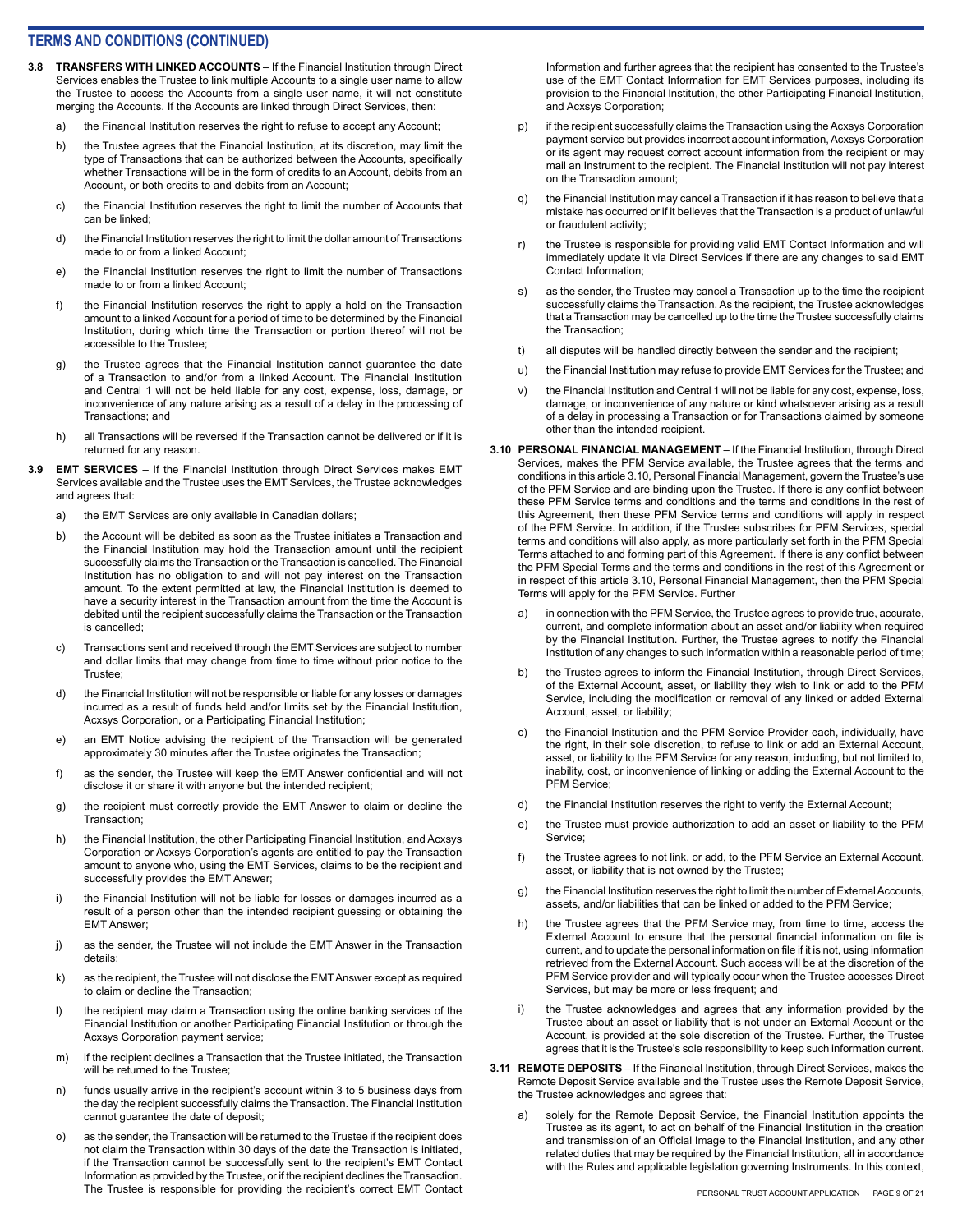transmission to and receipt by the Financial Institution of the Official Image will have the same effect as if the Instrument was delivered to a branch of the Financial Institution for negotiation and clearing. The Trustee acknowledges and agrees that this role as agent cannot be further delegated by the Trustee except to a Signing Officer appointed in accordance with article 2.4, Authority and Liability of Signing Officers. Further, the Trustee acknowledges and agrees that the Trustee shall be personally responsible and liable for:

- i) compliance with this Agreement,
- ii) maintaining adequate security over any Access Terminal used, the location of use of the Access Terminal, and any passwords, so as to prevent use by others or interception of data transmitted,
- iii) ensuring that all Official Images created and transmitted are of good quality and fully and accurately capture all material details of the Eligible Bill,
- iv) maintaining adequate safeguards and procedures for the preservation of originals of all Eligible Bills transmitted as Official Images, and
- v) verifying that deposits expected to be made to the Account reconcile with dates and amounts applicable to transmissions made using the Remote Deposit Service and for providing immediate notice to the Financial Institution of any errors, omissions, irregularities, or concerns about suspicions of fraudulent Instruments or compromise of the security applicable to the use of the Remote Deposit Service;
- b) the Financial Institution may, upon receipt of what reasonably appears to qualify as an Official Image, treat such as an Official Image and, as if it were an original of an Instrument received at a branch of the Financial Institution, subject to this Agreement and any policies of the Financial Institution governing Instruments;
- c) the creation of an Official Image will be done using a method authorized by the Financial Institution, in its sole discretion, from time to time. Further, the Trustee agrees to take all proper and necessary precautions to prevent any other person, except a Signing Officer appointed in accordance with article 2.4, Authority and Liability of Signing Officers, from purporting to create or transmit an Official Image to the credit of the Trustee's Account;
- d) nothing in this Agreement obliges the Financial Institution to accept for deposit any item whether it is or purports to be an Official Image. The Trustee shall not purport to create or transmit an Official Image of any item that does not qualify as an Eligible Bill or any item that is post-dated, stale-dated, received by the Trustee from anyone other than the drawer of that item, or that is in any way altered. If the Trustee has any suspicions or concerns about the authenticity, validity, negotiability, or chain of title to any item purporting to be an Eligible Bill, then the Trustee shall not seek to use the Remote Deposit Service for negotiation or collection of that item, but will instead bring the original of that item to the counter of the branch of Account, identify the specific concerns to the Financial Institution, and fully disclose all material facts known by the Trustee relating to that item and fully cooperate with any inquiry or investigation of the concerns;
- e) under the Remote Deposit Service, Eligible Bills are restricted to those Instruments in Canadian dollars or United States dollars, drawn on a financial institution domiciled in Canada or the United States, as and if applicable, in the sole discretion of the Financial Institution from time to time. The Trustee shall not seek to use the Remote Deposit Service to deposit any Instrument into an Account different than the currency denominated on the Instrument. Canadian dollar Instruments shall only be deposited to a Canadian dollar Account. United States dollar Instruments shall only be deposited to a United States dollar Account;
- f) Official Images received through the Remote Deposit Service are subject to number and dollar limits that may change from time to time without prior notice to the Trustee;
- g) any Transaction made on any day or at any time during which the Financial Institution is not open for business, may be credited to the Account on the next business day of the Financial Institution;
- h) once an Official Image of an Eligible Bill has been transmitted to the Financial Institution through the Remote Deposit Service, no further Official Images of that Eligible Bill will be created or transmitted through the Remote Deposit Service (or any other similar service) unless the Trustee is requested to do so by the Financial Institution in writing. Further, the Trustee agrees to make no further use of the original of an imaged Eligible Bill, and shall safely retain possession of the original of the Eligible Bill without further negotiation, transfer, or delivery to any other person or holder. In addition to all obligations and responsibilities either set forth in this Agreement or elsewhere, the Trustee agrees to indemnify and hold the Financial Institution and its service providers and Central 1 and all of their connected parties, including, without limitation, their respective agents, directors, officers, employees, affiliates, and licensees (collectively, the "Indemnified Parties") harmless from and against any and all liabilities and costs, including, without limitation, reasonable legal fees and expenses incurred by the Indemnified Parties in connection with any claim or demand arising out of or connected to the Trustee's use of the Remote Deposit Service or duplicate negotiation of items that were at any time presented as Official Images of Eligible Bills. The Trustee must assist and cooperate as fully as reasonably required by the Indemnified Parties in the defence of any such claim or demand. The disclaimers, liability exclusions, liability limitations, and indemnity provisions in this Agreement survive indefinitely after the termination of this Agreement and apply to the extent

permitted by law. Without limiting the foregoing, the Trustee will indemnify and save the Indemnified Parties harmless from and against all liability, costs, loss, expenses, and damages, including direct, indirect, and consequential incurred by the Indemnified Parties as a result of any breach of this Agreement, or any claims arising from or relating to misuse of Official Images or items purporting to be Official Images, or negotiation of Eligible Bills where an Official Image has also been transmitted for collection;

- i) on transmission of an Official Image of an Eligible Bill to the Financial Institution, the Trustee is responsible for immediately marking the face of the Eligible Bill with a blatant notation or mark that prevents renegotiation of the Eligible Bill and indicates that the Eligible Bill has been imaged and transmitted, taking care not to obliterate any material particulars of that Eligible Bill. (For example: This can be done by writing "void" or "paid" or placing a diagonal stroke across the face of the item with a pencil, pen, or brightly colored highlighter.) For a period of 120 days after transmission of the Official Image to the Financial Institution, or such shorter period as stipulated by the Financial Institution in writing, the Trustee shall retain and produce to the Financial Institution on written request the original of all imaged Eligible Bills. If the Trustee receives a written request to retain or produce, the Trustee will comply with the written request, and shall, if requested, produce, by delivering to the Financial Institution, the original of all specified Eligible Bills within 5 business days of such request. If the Trustee fails to comply with the written request made pursuant to this provision, then the Financial Institution can place a hold on or reverse any credit made to the Account in relation to those specified Eligible Bills, even if such creates an overdraft on the Account. If no written request is received within that time, then 120 calendar days after an Official Image has been transmitted to the Financial Institution through the Remote Deposit Service or such shorter period as stipulated by the Financial Institution in writing, and provided that the Trustee has verified a credit to the Account that reconciles to the Official Image transmitted, the Trustee agrees to immediately proceed with destruction of the original of the Eligible Bill. Destruction methods include shredding, pulping, burning, or any other means that ensures that the original Instrument cannot be reused;
- j) the Trustee is responsible for any and all costs associated with obtaining a replacement Instrument in the event that the Financial Institution requests that the Trustee re-transmit an Official Image in accordance with h) above, and the original Instrument was destroyed in accordance with i) above or otherwise lost;
- k) in the Financial Institution's sole discretion, electronic notices for purposes related to the Remote Deposit Service may be generated and sent to the Trustee at the Notice Contact Information after the Trustee uses the Remote Deposit Service to transmit an Official Image, including to advise the Trustee of the receipt by the Financial Institution of an Official Image. To receive such electronic notices, the Trustee must provide the Notice Contact Information required by the Financial Institution;
- l) an electronic notice, if any, sent in connection with the Remote Deposit Service is for information purposes only and is no guarantee that the Official Image will be accepted by the Financial Institution or that the Account will be credited; and
- m) the Financial Institution will not be liable for any cost, expense, loss, damage, or inconvenience of any nature or kind whatsoever arising as a result of use of the Remote Deposit Service, including, but not limited to, a delay in processing a Transaction or the Financial Institution requiring the Trustee to obtain another Instrument.
- **3.12 ONLINE PAYMENT**  If the Financial Institution, through Direct Services, makes the Online Payment Service available and the Trustee uses the Online Payment Service, the Trustee acknowledges and agrees that:
	- a) the Online Payment Service is only available in Canadian dollars from Participating Merchants;
	- b) Transactions for the Online Payment Service must be initiated by the Trustee through the appropriate online payment option available on the website of a Participating Merchant;
	- c) as soon as the Trustee authorizes a Transaction through the Online Payment Service, and provided that there are available funds or credit, the amount of the Transaction will be withdrawn from the Account or a hold will be placed in the amount of the Transaction. The Financial Institution will hold the Transaction amount until the Participating Merchant successfully claims the Transaction or 30 minutes have elapsed, whichever comes first. The Financial Institution has no obligation to and will not pay interest on the Transaction amount. To the extent permitted at law, the Financial Institution is deemed to have a security interest in the Transaction amount from the time the Account is held until the Participating Merchant successfully claims the Transaction or the hold is removed;
	- d) Transactions sent and received through the Online Payment Service are subject to number and dollar limits that may change from time to time without prior notice to the Trustee;
	- e) the Financial Institution will not be responsible or liable for any losses or damages incurred as a result of funds held and/or limits set by the Financial Institution, Acxsys Corporation, a Participating Merchant, or a Participating Financial Institution;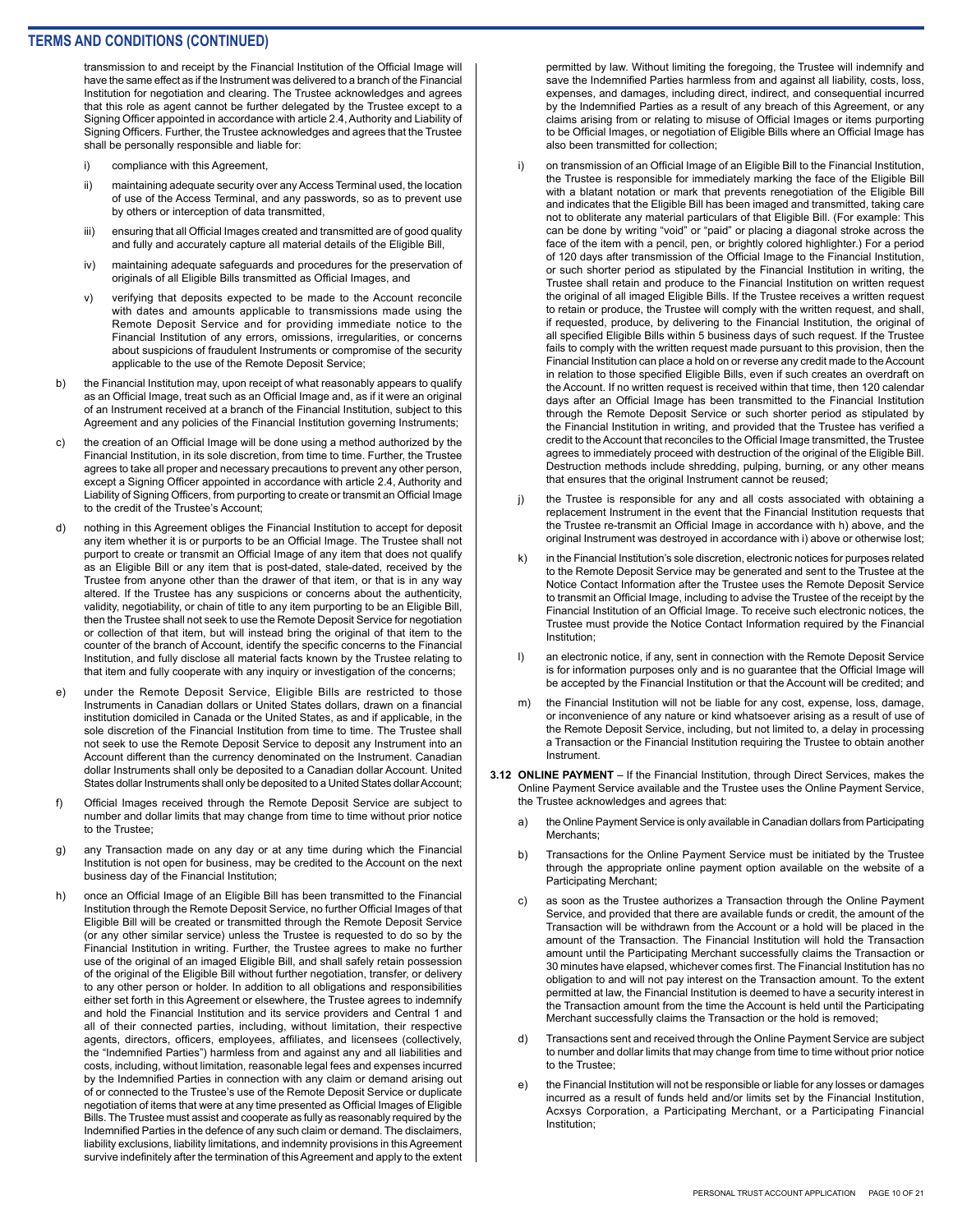- f) the Financial Institution, the Participating Financial Institution, and Central 1 are entitled to pay the Transaction amount to anyone who claims to be the Participating Merchant and provides the payment authorization details within 30 minutes of the Transaction being authorized by the Trustee;
- g) the Financial Institution will not be liable for losses or damages incurred as a result of a person other than the intended Participating Merchant receiving the Transaction amount;
- h) if the Participating Merchant cancels, declines, or fails to claim a Transaction that the Trustee authorized, the Transaction amount will be reinstated after 30 minutes have elapsed since the Transaction was authorized. However, the Financial Institution cannot guarantee the date or time that the hold on the Transaction amount will be removed;
- i) the Financial Institution, Central 1, or Acxsys Corporation may cancel a Transaction once it is authorized, but before payment authorization details are sent to the Participating Merchant, if there is reason to believe that a mistake has occurred or that the Transaction is a product of unlawful or fraudulent activity;
- j) once payment authorization details have been sent to the Participating Merchant, a Transaction cannot be cancelled. Payment authorization details are sent immediately after a Transaction is authorized by the Trustee;
- k) all disputes, including requests for refunds, will be handled directly between the Trustee and the Participating Merchant without the participation of the Financial Institution or any other party. A refund, if any, may be received through Direct Services and Central 1 for credit to the Account, or through such other method the Participating Merchant deems appropriate;
- l) the Financial Institution may refuse, in its sole discretion, to provide the Online Payment Service for the Trustee;
- m) in the Financial Institution's sole discretion, electronic Notifications for purposes related to the Online Payment Service may be generated and sent to the Trustee at the Notice Contact Information after the Trustee authorizes a Transaction, including to advise the Trustee that the Account has been debited. To receive an electronic Notification, the Trustee must provide the Notice Contact Information required by the Financial Institution;
- n) an electronic Notification, if any, sent in connection with the Online Payment Service is for information purposes only and is no guarantee that the Participating Merchant will successfully claim the Transaction or that the Trustee has successfully purchased the product or service from the Participating Merchant; and
- o) the Financial Institution will not be liable for any cost, expense, loss, damage, or inconvenience of any nature or kind whatsoever arising as a result of using the Online Payment Services, including, but not limited to, a delay in processing a Transaction or a Participating Merchant failing to claim a Transaction.
- **3.13 FOREIGN CURRENCY TRANSACTIONS** If the Trustee provides instructions to the Financial Institution on an Account that is denominated in a currency other than the currency of the Account, a conversion of currency may be required. In all such Transactions and at any time a conversion of currency is made, the Financial Institution may act as principal with the Trustee in converting the currency at rates established or determined by the Financial Institution, affiliated parties, or parties with whom the Financial Institution contracts. The Financial Institution, its affiliates, and contractors may earn revenue and commissions, in addition to applicable service charges, based on the difference between the applicable bid and ask rates for the currency and the rate at which the rate is offset in the market.

**3.14 NO OBLIGATION** – Nothing in this Agreement will oblige the Financial Institution to:

- a) honour any Instrument drawn by the Trustee on the Financial Institution,
- b) accept any monies for investment in shares or for deposit,
- c) redeem shares,
- d) transfer money, or
- e) lend money to the Trustee.

# **4. TRUSTEE INSTRUCTIONS**

**4.1 INSTRUMENTS** – Notwithstanding article 2.7, Verification and Acceptance of Transactions by the Financial Institution, the Trustee acknowledges and agrees that the Financial Institution will not be obliged to examine or assure itself of the regularity or validity of any endorsement or signature appearing on any Instrument. The Trustee releases the Financial Institution from all claims by the Trustee or others concerning the regularity or validity of any endorsement or signature.

The Trustee further acknowledges and agrees that if more than 1 endorsement or signature is required on an Instrument, that such an arrangement is solely between and amongst the persons constituting the Trustee, whether the Financial Institution has notice of such an arrangement or not. The Trustee releases and agrees to indemnify and hold harmless the Financial Institution from all claims by the Trustee or others concerning the adequacy or authority of endorsements or signatures required in any arrangement made amongst the persons constituting the Trustee.

The Trustee authorizes the Financial Institution, without enquiry, to honour and pay Instruments drawn on the Account, regardless of whether such Instruments are:

- a) drawn to the order of the Trustee on behalf of the Trustee who signed them,
- b) payable to cash or bearer.
- c) payable to the order and negotiated by or on behalf of the Trustee,
- d) encashed or tendered to pay the obligations of the Trustee, or
- e) deposited to the credit of the Trustee.
- **4.2 COUNTERMANDS** Any countermand of payment (commonly called a "stop payment") of an Instrument drawn on the Account must be in writing and signed by the Trustee who signed the Instrument that is the subject of the countermand, or by some other person(s) duly authorized by the Trustee. On receiving a countermand of payment of an Instrument drawn on the Account, the Financial Institution will:
	- a) use reasonable diligence to comply with the countermand, but
	- b) not be liable to the Trustee or any other person by reason of complying with, or failing to comply with, the countermand, whether the Financial Institution is negligent, wilfully negligent, or otherwise.

The Trustee hereby agrees to indemnify and save the Financial Institution harmless for all liability, costs, damages, and expenses incurred by the Financial Institution by reason of it complying with, or failing to comply with, a countermand of payment. This indemnity will enure to the benefit of the Financial Institution and will be binding upon the Trustee and their heirs, executors, successors, and assigns.

**4.3 REMOTE INSTRUCTIONS** – The Trustee may provide Remote Instructions to any branch of the Financial Institution as permitted by the Financial Institution, online through the Direct Services web portal, or through the Financial Institution's telephone banking service, if any. The Remote Instructions may concern the Account maintained at that branch, or concern other Transactions and arrangements conducted at or with that branch.

The Financial Institution may, but will not be obliged to, act on Remote Instructions received in the name of the Trustee along with any requisite PAC and/or PIW, if any, to the same extent as if the Remote Instructions were written instructions delivered to the Financial Institution by mail and signed by the Trustee authorized to operate the Account. Any such Remote Instructions are deemed genuine.

The Financial Institution may, in its sole discretion, acting reasonably, delay acting on or refuse to act on any Remote Instruction.

Remote Instructions are deemed received by the Financial Institution only when actually received and brought to the attention of an authorized officer of the Financial Institution capable of acting upon and implementing the Remote Instruction.

Remote Instructions can be transmitted to the Financial Institution at the telephone or fax number or email address provided by the Financial Institution, or at such other telephone or fax number or email address as the Financial Institution may advise the Trustee by notice in writing, or online through the Direct Services web portal. Any of the persons that constitute the Trustee may act alone and provide Remote Instructions to the Financial Institution, even if 2 or more signatures are otherwise required to operate the Account. The Financial Institution, acting reasonably, is entitled to assume that any person identifying himself or herself as the Trustee is in fact the Trustee, and can rely upon such, and the Financial Institution may act on the Remote Instructions provided by any such person. All Remote Instructions given to the Financial Institution in the name of the Trustee will bind the Trustee.

#### **4.4 ACCESS TERMINAL TRANSACTIONS** – The Trustee acknowledges and agrees that:

- a) using the PAC, PIN, and/or PIW to authorize a Transaction constitutes authorization of that Transaction in the same manner as if authorization was given by the Trustee in person or as otherwise contemplated or permitted by this Agreement;
- b) the Trustee will be bound by each such Transaction; and
- c) once a PAC, PIN, and/or PIW has been used to authorize a Transaction, the Transaction may not be revoked or countermanded.

This Agreement and the fact that the Trustee has use of a Debit Card does not give the Trustee any credit privileges or any entitlement to overdraw the Account, except as provided by separate agreement with the Financial Institution.

The Trustee irrevocably authorizes and directs the Financial Institution to debit or credit, as the case may be, the amount of any Transaction to the Account, together with any service charges or fees, authorized using the PAC, PIN, and/or PIW, in person by the Trustee, or as otherwise contemplated or permitted by this Agreement, in accordance with the normal practices of the Financial Institution, which may be amended from time to time without notice.

- **4.5 LOST OR DESTROYED INSTRUMENT** If an Instrument drawn on the Account is lost or destroyed while in the possession of another financial institution or its agents, the Financial Institution may, for all purposes, treat a copy of the Instrument, certified as being a true copy by the other financial institution, as though it were the original Instrument.
- **4.6 LOST OR STOLEN DEBIT CARD OR COMPROMISED PIN** If the Trustee suspects or becomes aware that the Debit Card is lost or stolen, or that the PIN has been made accessible to another person, then the Trustee will notify the Financial Institution or its agent immediately, in person or by telephone. Notification will only be considered given if the Trustee speaks directly to an authorized Financial Institution officer or agent. Upon receipt of such notice, the Trustee's liability for further unauthorized use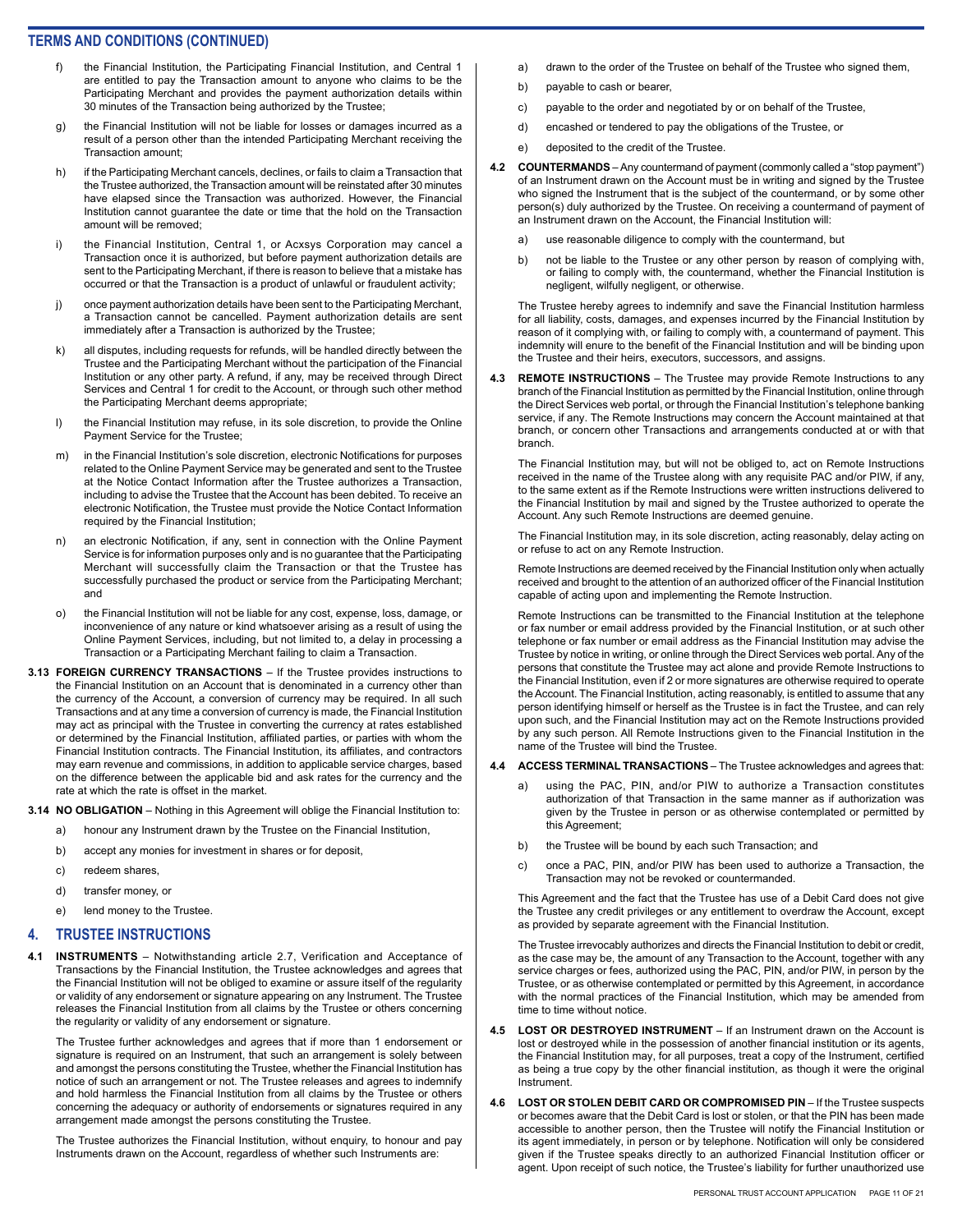of the Debit Card will terminate. If the Trustee notified the Financial Institution promptly and cooperated in any investigation, once the Financial Institution is satisfied that the Trustee is the victim of fraud, theft, or coercion by trickery, force, or intimidation, the Trustee will be entitled to recover from the Financial Institution any direct losses from the Account through the use of the Debit Card in such fraud, theft, or coercion incurred after notice is given to the Financial Institution.

#### **5. COLLECTIONS**

- **5.1 DEPOSITS**  The Financial Institution may:
	- a) collect or present for acceptance or payment, through such banks or other agents as the Financial Institution may deem best, all Instruments delivered by the Trustee for deposit, discount, collection, or otherwise;
	- b) accept in payment of, or remittance for, such Instruments, cash or bank drafts, cheques, settlement cards, clearing house slips, or any other evidence of payment from the banks or other agents; and
	- c) place a hold on the proceeds of an Instrument presented by the Trustee until the Financial Institution accepts payment of, or remittance for, such Instrument.

Any deposit made on any day during which the Financial Institution is not open for business, or at any time during which the Financial Institution is not open for business, may be credited to the Account on the next business day of the Financial Institution.

The banks or other agents described in a) and b) above will be deemed the Trustee's agent and not the Financial Institution's agent.

The Financial Institution will not be liable for:

- d) any loss resulting from the acceptance of such evidence as a payment in lieu of cash,
- e) the failure of any bank or other financial institution or any agent to remit the same,
- f) the nonpayment of any cheque, bank draft, settlement card, clearing house slip, or any other evidence of payment accepted in payment or as a remittance from any other bank or agent, or
- g) the default, neglect, or mistakes of any such banks or agents.

The Financial Institution will be responsible only for the monies actually irrevocably received by the Financial Institution from such banks or agents and free of any Third Party claims.

- **5.2 HOLD ON ACCOUNTS OR TRANSACTIONS**  The Financial Institution may place a hold on the Account if:
	- a) the Financial Institution becomes aware of suspicious or possible fraudulent or unauthorized Account activity that may cause a loss to the Trustee, the Financial Institution, Central 1, or an identifiable Third Party;
	- b) an issue arises as to who the proper signing authorities are on the Account; or
	- c) a claim is made by a Third Party to the funds in the Account which, in the Financial Institution's sole discretion, is potentially legitimate.

The Trustee authorizes the Financial Institution to make such inquiries and do such things, at the Trustee's expense, as the Financial Institution deems necessary to resolve any of the issues noted above, including applying, at the Trustee's expense, to a court of competent jurisdiction (a "Court") to pay funds into Court and/or seek directions from a Court. The Trustee agrees to indemnify the Financial Institution for any expense or cost incurred by the Financial Institution arising from the need to place a hold on the Account or Transactions, including but not limited to expenses incurred relating to an application to a Court. If the Trustee is requested and fails to do so, the Financial Institution may, in its sole discretion, close or place a hold on the Account, free of any responsibility or liability for unprocessed Transactions during such time. Any credit to the Account for any non-cash Instrument is provisional and subject to a hold or reversal unless the Financial Institution has received actual irrevocable payment, free of any Third Party claims.

- **5.3 RETURNED ITEMS** The Trustee confirms that the Trustee is authorized pursuant to the terms of the Trust to permit the Financial Institution to debit the Account with the amount of any Instrument that:
	- a) is not paid on presentation,
	- b) the Financial Institution has paid and is then called upon to refund,
	- c) may be dishonoured by nonacceptance or nonpayment,
	- d) is drawn on the account of a party that is bankrupt or insolvent,
	- e) the proceeds of which, through no fault of the Financial Institution, have been lost, stolen, or destroyed,
	- f) the proceeds of which, for any reason, the Financial Institution is unable to collect or withdraw,
	- g) has been cashed, negotiated, or credited to the Account but that has not been found good, or
	- h) is found to be forged, fraudulent, counterfeit, or unauthorized, regardless of whether or not the Instrument has cleared.

The Trustee further acknowledges and agrees to indemnify and save the Financial Institution harmless for all liability, costs, damages, and expenses incurred by the Financial Institution in connection with the foregoing, and authorizes the Financial Institution to debit the Account in respect of any such liability, costs, damages, and/or expenses. This indemnity will enure to the benefit of the Financial Institution and will be binding upon the Trust, the Trustee, and their heirs, executors, successors, and assigns. The Trustee further represents and warrants that acceptance of the obligations and liabilities on behalf of the Trust, and exercise of the Financial Institution's rights pursuant to this Agreement does not constitute a breach of the terms of the Trust. This representation is a continuing representation on which the Financial Institution relies and it is the sole obligation of the Trustee to inform the Financial Institution if at any time it becomes untrue or inaccurate. The Financial Institution may, in its sole discretion, require that the Trustee provide confirmation of this representation in the form of an independent legal opinion, or in such other manner or form as may reasonably be required by and is acceptable to the Financial Institution.

#### **5.4 OVERDRAFTS** – If:

- a) the Financial Institution honours an Instrument drawn by the Trustee on an Account and insufficient funds stand to the credit of that Account to pay the Instrument in full; or
- b) an Instrument delivered by the Trustee to the Financial Institution for deposit, discount, collection, or otherwise is returned to the Financial Institution dishonoured, and insufficient funds stand to the credit of the Account to permit the Financial Institution to debit the full amount of the dishonoured Instrument; or
- c) the Financial Institution charges a fee, service charge, or other debit that the Financial Institution is authorized to charge to the Account, and if the funds standing to the credit of that Account are less than the amount charged to the Account;

then such event may, at the discretion of the Financial Institution, constitute:

- d) an application to redeem or transfer Financial Institution shares owned by the Trustee or to withdraw or transfer monies on deposit from an Account in the Trustee's name, to the extent that the funds standing to the credit of the particular Account are insufficient to pay the Instrument in full, or to permit the Financial Institution to charge the returned item or the fee, service charge, or debit to that Account; and
- e) an application for a loan to the extent that the shares or monies standing to the credit of the Account in the Trustee's name are insufficient to permit the payment or charging described in d) above.

If the Financial Institution grants a loan under e) above, the loan will be immediately due and payable forthwith without demand and the Trustee will pay interest on the balance of the loan at the Financial Institution's Overdraft Rate in effect from time to time.

The foregoing provisions do not give the Trustee any right to overdraw an Account or to authorize or permit anything, including a PAD or a Transaction authorized through a Debit Card, that would result in a negative balance in the Account. The Trustee agrees to indemnify the Financial Institution under article 7.3, Indemnity, d).

#### **6. ACCOUNT SECURITY AND RISK**

#### **6.1 TRUSTEE RIGHTS FOR INNOCENT BREACH** – Subject to the provisions of this Agreement:

- if the Trustee did not reveal the PAC, PIN, and/or PIW to any other person, other than authorized Financial Institution agents or officers when required by the Financial Institution, or write it down or otherwise record it, and changed the PAC, PIN, and/or PIW when required by this Agreement, the Trustee will not be liable for any unauthorized use that occurs after the Financial Institution has received written notice from the Trustee that the PAC, PIN, and/or PIW may have become known to someone other than the Trustee. The Financial Institution will not be considered to have received written notice until the Financial Institution gives the Trustee written acknowledgement of receipt of such notice; and
- b) the Financial Institution will not otherwise be liable for any damages or other liabilities that the Trustee may incur by reason of the Financial Institution acting, or failing to act, on Remote Instructions given in the name of the Trustee whether or not the Trustee actually gave the Remote Instructions. The Financial Institution will not be liable for any damages or other liabilities that the Trustee may incur by reason of the Financial Institution acting, or failing to act, on no statement requests made by the Trustee whether or not the Trustee actually gave the no statement request by Remote Instructions.
- **6.2 FRAUD PREVENTION AND DETECTION**  The Trustee agrees to maintain appropriate security controls and procedures to prevent and detect thefts of Instruments, or losses due to fraud or forgery involving Instruments, or fraudulent or unauthorized Transactions.

The Trustee further agrees to diligently supervise and monitor the conduct and work of all agents having any role in the preparation of the Trustee's Instruments, the Trustee's reconciliation of the statement of account for the Account, or other banking functions.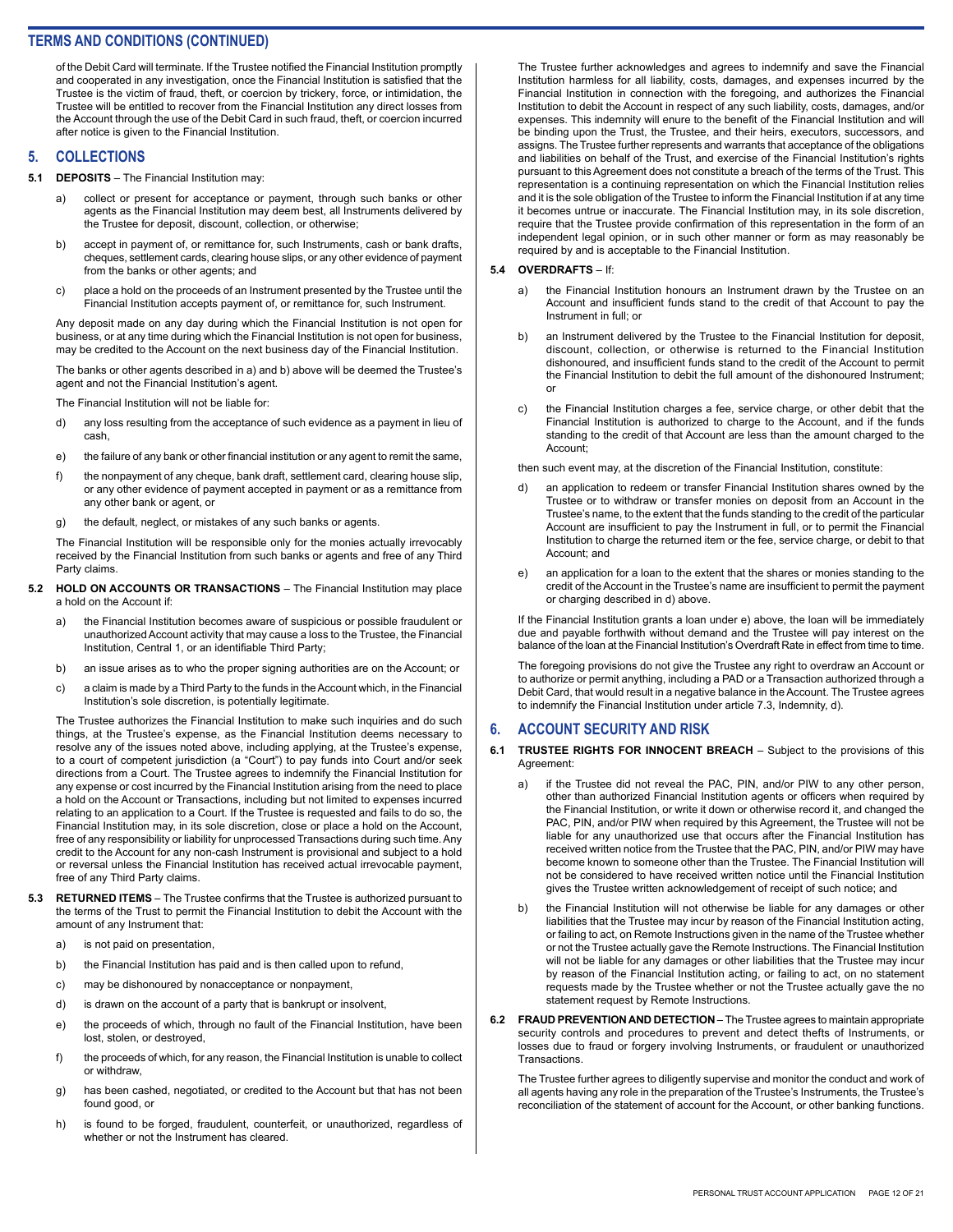- **6.3 PROCEDURES FOR ADDRESSING UNAUTHORIZED TRANSACTIONS AND OTHER TRANSACTION PROBLEMS** – In the event of a problem with a Transaction or an unauthorized Transaction, the Trustee will report the issue immediately to the Financial Institution. The Financial Institution will investigate and respond to the issue on a timely basis. The Financial Institution will not unreasonably restrict the Trustee from the use of the Account subject to dispute as long as it is reasonably evident that the Trustee did not cause or contribute to the problem or unauthorized Transaction, has fully cooperated with the investigation, and has complied with this Agreement. The Financial Institution will respond to reports of a problem or unauthorized Transaction within 10 business days and will, within a reasonable period of time thereafter, indicate what reimbursement, if any, will be made for any loss incurred by the Trustee. Reimbursement will be made for losses from a problem or unauthorized Transaction in this time frame provided that the Trustee has complied with this Agreement and on the balance of probabilities it is shown that the Trustee took all reasonable and required steps to:
	- a) protect the confidentiality of the PAC, PIN, and/or PIW as required by this Agreement;
	- b) use security safeguards to protect against and detect loss, theft, and unauthorized access as required by this Agreement; and
	- c) act immediately, upon receiving a Notification of, or becoming aware of, an unauthorized Transaction, to mitigate against further loss and report the issue to the Financial Institution.
- **6.4 DEBIT CARD CODE OF PRACTICE**  This Agreement is drafted with due regard to the Canadian Code of Practice for Consumer Debit Card Services, a copy of which is available from the Financial Institution on request.

If the Trustee is not satisfied with the Financial Institution's response, the Financial Institution will provide the Trustee, upon request, with a written account of its investigation and the reason for its findings. If the Trustee is not satisfied, the issue will be referred for mediation to either a Financial Institution system dispute resolution service, or if no such service is available, to an external mediator if agreed between the Trustee and the Financial Institution. Neither the Financial Institution nor the Trustee will have the right to start court action until 30 days have passed since the problem was first raised with the Financial Institution.

Any dispute related to goods or services supplied in a Point-of-Sale Transaction is strictly between the Trustee and the Merchant, and the Trustee will raise no defence or claim against the Financial Institution.

- **6.5 ACCESS TERMINAL SECURITY** If Direct Services are made available through the Internet or a telephone service provider, the Trustee acknowledges that, although the Financial Institution uses security safeguards to protect against loss, theft, and unauthorized access, because of the nature of data transmission, security is not guaranteed and information is transmitted at the risk of the Trustee. The Trustee acknowledges and shall ensure that any private Access Terminal used to access Direct Services is auto-locked by a password to prevent unauthorized use of the Access Terminal, has a current anti-Contaminant program and a firewall, and that it is his or her personal responsibility to reduce the risk of Contaminants or online attacks and to comply with this provision. The Trustee further acknowledges that to reduce the risk of unauthorized access to the Account through the Access Terminal, the Trustee will sign out of Direct Services and, where applicable, close the browser when finished using it. The Trustee further acknowledges that using public or shared computers and Access Terminals, or using Access Terminals in a public place or through an open WiFi or shared Bluetooth portal, to access Direct Services increases the risk of unauthorized access to the Account, and will take all reasonable precautions to avoid such use or inadvertent disclosure of the PAC, PIN, and/or PIW.
- **6.6 PAC, PIN, AND PIW CONFIDENTIALITY** The Financial Institution can assign and/or require the Trustee to select and use a PAC, PIN, and/or PIW in connection with this Agreement. The Trustee agrees to keep the PAC, PIN, and PIW confidential and will only reveal them to authorized Financial Institution agents or officers when required by the Financial Institution. The Trustee agrees not to record the PAC, PIN, or PIW in any format or medium. The Trustee can change the PAC, PIN, or PIW at any time. The Trustee agrees to change the PAC, PIN, or PIW if and when required by the Financial Institution. The Trustee acknowledges that the PAC, PIN, and/or PIW must be changed if there is a change in the persons authorized to provide Remote Instructions on the Account.

The Trustee is responsible for all use of the PAC, PIN, and/or PIW and for all Transactions on the Account.

The Trustee acknowledges that the Financial Institution may, from time to time, implement additional security measures, and the Trustee will comply with all instructions and procedures issued by the Financial Institution in respect of such security measures. The Trustee is aware of the risks of unsolicited email, telephone calls, and text message transmissions from persons purporting to be representatives of the Financial Institution. The Trustee agrees not to respond to such unsolicited communications and will only initiate communications with the Financial Institution either through the Financial Institution's Internet banking website or through the Financial Institution's published contact information as shown on the Financial Institution's website.

If the Trustee discloses the PAC to a Third Party, and if the Financial Institution becomes aware of such disclosure, the Financial Institution may, in its sole discretion, waive the confidentiality requirements described in this article 6.6, PAC, PIN, and PIW Confidentiality, but only if such disclosure is for a reputable personal financial management service similar to that described in article 3.10, Personal Financial Management. Notwithstanding any such waiver, the Trustee acknowledges and agrees that the Trustee remains responsible for all use of the PAC by the Third Party.

- **6.7 EXCLUSION OF FINANCIAL INSTITUTION RESPONSIBILITY**  The Financial Institution is not responsible for any loss or damage suffered or incurred by the Trust or by the Trustee except to the extent caused by the gross negligence or intentional or wilful misconduct of the Financial Institution, and in any such case the Financial Institution will not be liable for any indirect, special, consequential, or exemplary damages (including, but not limited to, loss of profits) regardless of the cause of action and even if the Financial Institution has been advised of the possibility of such damages. In no event will the Financial Institution be liable for any cost, loss, or damage (whether direct, indirect, special, or consequential) suffered by the Trust or the Trustee that is caused by:
	- a) the actions of, or any failure to act by, the Trustee or any Third Party (and no Third Party will be considered to be acting as an agent for the Financial Institution unless expressly authorized to do so);
	- b) the inaccuracies in, or inadequacies of, any information provided by the Trustee to the Financial Institution, including, but not limited to, any failed, duplicative, or erroneous transmission of Remote Instructions;
	- c) the failure by the Financial Institution to perform or fulfill any of its obligations to the Trust or to the Trustee due to any cause beyond the Financial Institution's control; or
	- d) forged, unauthorized, or fraudulent use of services, or forged, unauthorized, or fraudulent instructions or Instruments, or material alteration to an instruction, including Remote Instructions.
- **6.8 RISKS AND DUTIES** Except for loss caused exclusively by the Financial Institution's gross negligence or intentional or wilful misconduct, and subject to the limitations of liability in this Agreement, the Trustee assumes all risk of loss due to the use of the Account, including, without limitation, the risk of Third Party fraud and fraud committed by, or participated in or aided by, a Signing Officer. The Trustee further agrees that they will notify the Financial Institution immediately:
	- of any suspected or actual misuse or unauthorized use of the PAC, PIN, and/or PIW, or
	- b) if the PAC, PIN, and/or PIW becomes known to anyone other than the Trustee, and
	- c) if the Trustee receives Notification of any Transaction affecting the Account that alerts the Trustee of Account activity that was not authorized by them.

The Trustee will change the PAC, PIN, and/or PIW if either of the notification requirements above in a) or b) arises.

The notification requirement above in b) does not apply if the Trustee has disclosed the PAC to a Third Party for a personal financial management service similar to that described in article 3.10, Personal Financial Management.

The Trustee acknowledges that the Trustee is responsible for all use made of the PAC, PIN, and/or PIW and that the Financial Institution is not liable for the Trustee's failure to comply with any part of this Agreement. The Trustee is liable for all authorized and unauthorized use, including all Transactions. The Trustee is also liable for all fraudulent or worthless deposits made into the Account. Without limiting the generality of the foregoing, the Trustee expressly acknowledges and agrees that they shall be bound by and liable for any use of the PAC, PIN, and/or PIW by a Signing Officer, a member of a Signing Officer's household, or a member of the Trustee's household.

The Financial Institution will not be liable to the Trustee for any action or failure to act of a Merchant or refusal by a Merchant to honour the Debit Card, whether or not such failure or refusal is the result of any error or malfunction of a device used to authorize the use of the Debit Card for a Point-of-Sale Transaction.

Except for direct losses, subject to the restrictions in this Agreement, resulting from circumstances beyond the Trustee's control such as technical problems and unauthorized use of the Debit Card and PIN, the Financial Institution will not be liable for any loss, damage, or injury arising from the use of ATMs or Point-of-Sale terminals or from any mechanical or operational failure of any such devices, and the Trustee releases the Financial Institution from liability for any such loss, damage, or injury. In the event of alteration of the Account balance due to technical problems, card issuer errors, and system malfunctions, the Trustee will be liable only to the extent of any benefit they have received, and will be entitled to recover from the Financial Institution any direct losses the Trustee may have suffered.

The Trustee will not use the Debit Card and PIN for any unlawful purpose, including the purchase of goods and services prohibited by local law applicable in the Trustee's jurisdiction.

The Trustee is liable for all transfers to linked accounts. The Trustee bears all risk for all such Transactions.

Where the Trustee knows of facts that give rise or ought to give rise to suspicion that any Transactions, instructions in respect of the Account, or Instruments deposited to the Account are fraudulent, unauthorized, counterfeit, or induced through or in any way tainted by fraud or unlawful conduct, or otherwise likely to be returned to the Financial Institution or found invalid for any reason, the Trustee has a duty to make reasonable inquiries of proper parties into such Transactions, instructions, or Instruments, as the case may be, to determine whether they are valid authorized Transactions, instructions, or Instruments, as the case may be, before negotiating or, alternatively, accessing any funds derived from such Transactions, instructions, or Instruments, and to disclose to the Financial Institution, the Trustee's suspicion and the facts upon which the Trustee's suspicion is based ("Suspicious Circumstances").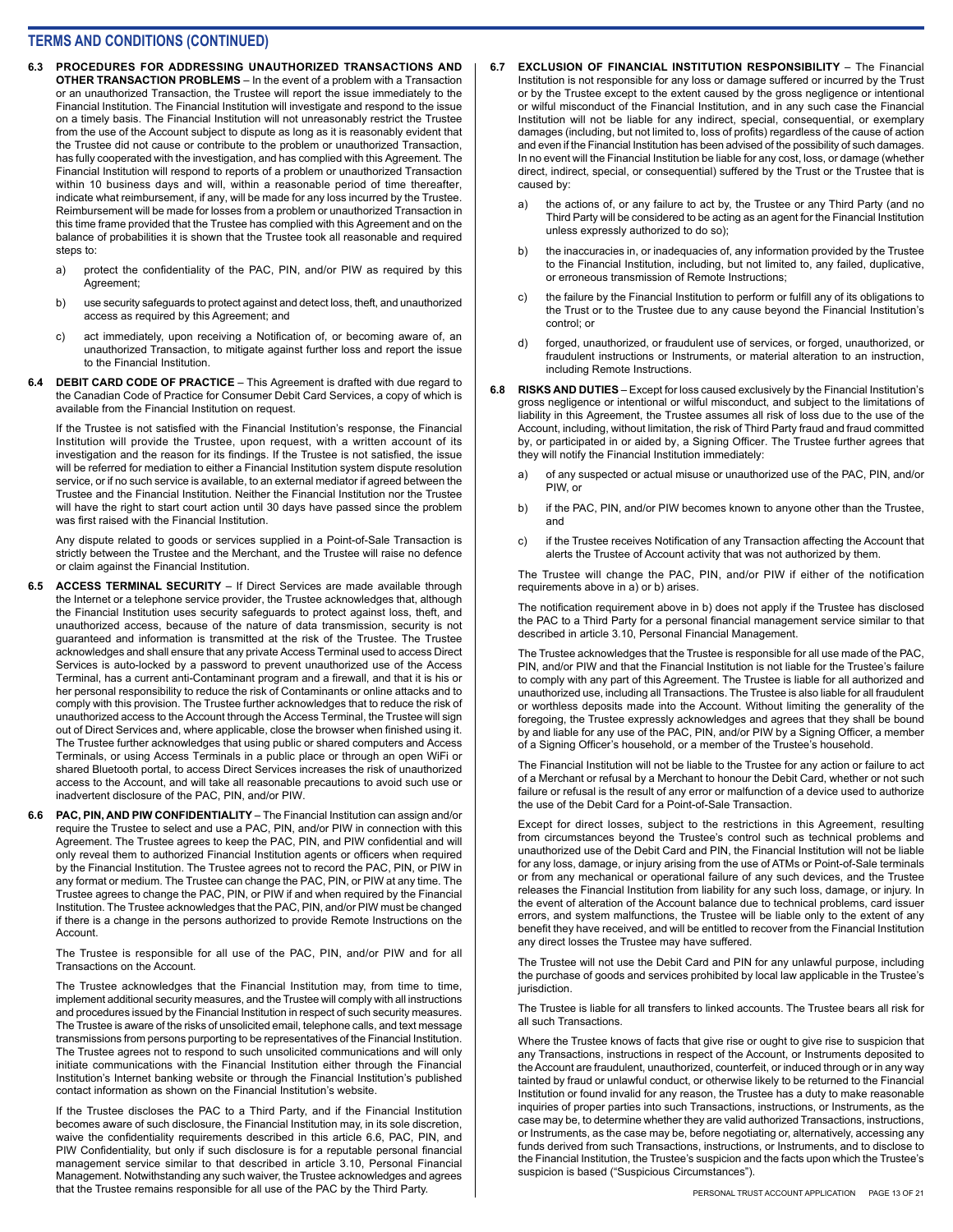The Financial Institution may, in its sole discretion, investigate any Suspicious Circumstances disclosed by the Trustee, but the Financial Institution does not owe the Trustee any obligation to undertake its own investigation of Suspicious Circumstances. The Financial Institution may place a hold on all or some of the Accounts pending investigation of any improper use of any Account. Any hold imposed by the Financial Institution pursuant to any of the terms of this Agreement, or investigation undertaken by the Financial Institution, is imposed or undertaken by the Financial Institution at the Financial Institution's sole discretion and for the Financial Institution's sole benefit.

Release of a hold by the Financial Institution is not a confirmation that a Transaction, instruction, or Instrument is in fact good and may not be relied upon as such by the Trustee. If, to the satisfaction of the Financial Institution, any improper use is established, the Financial Institution can withdraw or suspend operation of the Account without notice.

Any monies or Instruments placed in an envelope or deposit bag and placed by the Trustee in the night depository will be at the Trustee's risk until the monies or Instruments are actually entered or recorded as a deposit to the credit of the Account. The Financial Institution is not responsible for or under any obligation to account for any lost or destroyed monies or Instruments which the Trustee may place in the night depository, even if the loss or destruction is the result of the Financial Institution's negligence or that of the authorized Financial Institution officers.

**6.9 FINANCIAL INSTITUTION RECORDS** – The Financial Institution's records of all Transactions will be deemed to be correct and will be conclusive and binding on the Trustee. All Transactions will appear on the regular statement of account for the Account.

If the Trustee believes or suspects that the records of the Financial Institution contain an error or omission, or reflect unauthorized Account activity, the Trustee must give immediate written notice to the Financial Institution, and in any event, must do so within the time provided in this Agreement.

A copy of any fax or email message or other Remote Instructions or the Financial Institution's notes of any Remote Instructions given by telephone may be entered into evidence in any court proceedings as if it were an original document signed by the Trustee. The Trustee will not object to the admission of the Financial Institution's or Central 1's records as evidence in any legal proceeding on the grounds that such records are not originals, are not in writing, are hearsay, or are documents containing information extracted from a computer, and all such records will be conclusive evidence of the Remote Instructions in the absence of documentary recorded evidence to the contrary.

In the absence of evidence to the contrary, the records of the Financial Institution are conclusive for all purposes, including litigation, in respect of any other matter or thing relating to the state of the Accounts between the Trustee and the Financial Institution in respect of any Transaction.

**6.10 LIABILITY FOR ERRORS AND OMISSIONS** – If the Financial Institution makes an error or omission in recording or processing any Transaction, the Financial Institution is only liable for the amount of the error or omission if the Trustee has not caused or contributed to the error or omission in any way, has complied with this Agreement, has given written notice to the Financial Institution within the time provided in this Agreement, and to the extent the liability is not otherwise excluded by this Agreement.

If the Trustee has given such notice, the Financial Institution's maximum liability is limited to the amount of the error or omission. In no event will the Financial Institution be liable for any delay, inconvenience, cost, loss, or damage (whether direct, special, indirect, exemplary, or consequential) whatsoever caused by, or arising from, any such error or omission.

#### **7. THIRD PARTIES**

- **7.1 LINKS**  If Direct Services are made available through the Internet, the Financial Institution's website may provide links to other websites, including those of Third Parties who may also provide services to the Trustee. The Trustee acknowledges that all those other websites and Third Party services are independent from the Financial Institution's and may be subject to separate agreements that govern their use. The Financial Institution and Central 1 have no liability for those other websites or their contents or the use of Third Party services. Links are provided for convenience only, and the Trustee assumes all risk resulting from accessing or using such other websites or Third Party services.
- **7.2 SERVICES**  The Financial Institution and Central 1 may, from time to time, make services provided by Third Parties available through Direct Services or the Financial Institution's website. The Trustee acknowledges and agrees that:
	- a) the Financial Institution and Central 1 make the services of Third Parties available through Direct Services or the Financial Institution's website for the convenience of Trustees. The services are provided by the Third Party and not the Financial Institution or Central 1. The Trustee's relationship with the Third Party shall be a separate relationship, independent of the relationship between the Trustee and the Financial Institution and Central 1, and such a relationship is outside the control of the Financial Institution and Central 1;
	- b) the Financial Institution and Central 1 make no representation or warranty to the Trustee with respect to any services provided by a Third Party even though those services may be accessed by the Trustee through Direct Services or the Financial Institution's website;
	- c) the Trustee assumes all risks associated with accessing or using the services of Third Parties;
- d) the Financial Institution and Central 1 have no responsibility or liability to the Trustee in respect of services provided by a Third Party;
- e) any dispute that relates to services provided by a Third Party is strictly between the Trustee and the Third Party, and the Trustee will raise no defence or claim against the Financial Institution and/or Central 1; and
- f) the Proceeds of Crime (Money Laundering) and Terrorist Financing Act and Regulations may apply to the services provided by Third Parties and that the Third Parties may, from time to time, adopt policies and procedures to address the reporting, record-keeping, client identification, and ongoing monitoring requirements of that legislation.
- **7.3 INDEMNITY** The Trustee agrees to indemnify and hold the Financial Institution and its service providers and Central 1 and all of their connected parties, including, without limitation, their respective agents, directors, officers, employees, affiliates, and licensees (collectively, the "Indemnified Parties") harmless from and against any and all liabilities and costs, including, without limitation, reasonable legal fees and expenses incurred by the Indemnified Parties in connection with any claim or demand arising out of or connected to the Trustee's use of the Account. Trustees must assist and cooperate as fully as reasonably required by the Indemnified Parties in the defense of any such claim or demand. The disclaimers, liability exclusions, liability limitations, and indemnity provisions in this Agreement survive indefinitely after the termination of this Agreement and apply to the extent permitted by law. Without limiting the foregoing, the Trustee will indemnify and save the Indemnified Parties harmless from and against all liability, costs, loss, expenses, and damages, including direct, indirect, and consequential incurred by the Indemnified Parties as a result of
	- a) any of the Indemnified Parties making the Account available to the Trustee,
	- b) any of the Indemnified Parties acting upon, or refusing to act upon, Remote Instructions;
	- c) any of the Indemnified Parties acting upon, or refusing to act upon, no statement requests made by the Trustee;
	- d) any Transaction that results in a negative balance in the Account;
	- e) the consequences of any Transaction authorized by the Trustee, or
	- f) any claims arising out of allegations that the Account has not been operated in compliance with the terms of the Trust, or any alleged receipt of funds by the Financial Institution received from the Trustee, the Trust, or otherwise into the Account in breach of trust.

This indemnity will enure to the benefit of the Indemnified Parties and will be binding upon the Trustee and the Trustee's heirs, executors, successors, and assigns and shall survive the termination of this Agreement for any act or omission prior to termination as gives rise to an indemnified claim, even if notice is received after termination.

# **8. ACCOUNT RECORDS**

- **8.1 PAPER STATEMENTS**  Unless the Trustee requests the Financial Institution to hold the Trustee's statement of account for the Account for pick up by the Trustee, or appoints in writing an agent to pick up the statement of account for the Account, or consents to the statement of account for the Account being made available electronically, or requests no statement of account for the Account to be sent by the Financial Institution, the Financial Institution will mail such statement of account for the Account to the Trustee at the address the Trustee last gave in writing. It is the Trustee's responsibility to notify the Financial Institution immediately of any change in the Trustee's address.
- **8.2 NO PAPER STATEMENT ACKNOWLEDGEMENT** If, at the request of the Trustee, the Financial Institution agrees to cease printing and mailing statements of account for the Account to the Trustee, the Trustee acknowledges and agrees that the Trustee will be responsible to obtain (whether from the Financial Institution or using Direct Services) and review, after the end of each calendar month, a statement of account for the Account.
- **8.3 COMPLIANCE WITH NOTIFICATION DATE** The Trustee will be responsible to obtain (whether from the Financial Institution or using Direct Services) and review, after the end of each calendar month, a statement of the activity in the Account, and will, by the end of the following calendar month (the "Notification Date"), notify the Financial Institution of any errors, irregularities, omissions, or unauthorized Transactions of any type in that account record or in any Instruments or other items, or of any forgeries, fraudulent, or unauthorized Transactions of any type, and any debits wrongly made to the Account.

Notwithstanding any other provision of this Agreement, after the Notification Date (except as to any errors, irregularities, omissions, or unauthorized Transactions of any type of which the Trustee has notified the Financial Institution in writing on or before the Notification Date), the Trustee agrees that:

- a) the amount of the balances shown on the last day of the calendar month is correct and binding on the Trustee subject to the right of the Financial Institution to make reversals in accordance with this Agreement;
- b) all amounts charged to the Account are valid;
- c) the Trustee is not entitled to be credited with any amount not shown on the statement of account for the Account for that calendar month;
- d) the Trustee has verified the validity of any Instruments and instructions; and
- e) the use of any service shown is correct.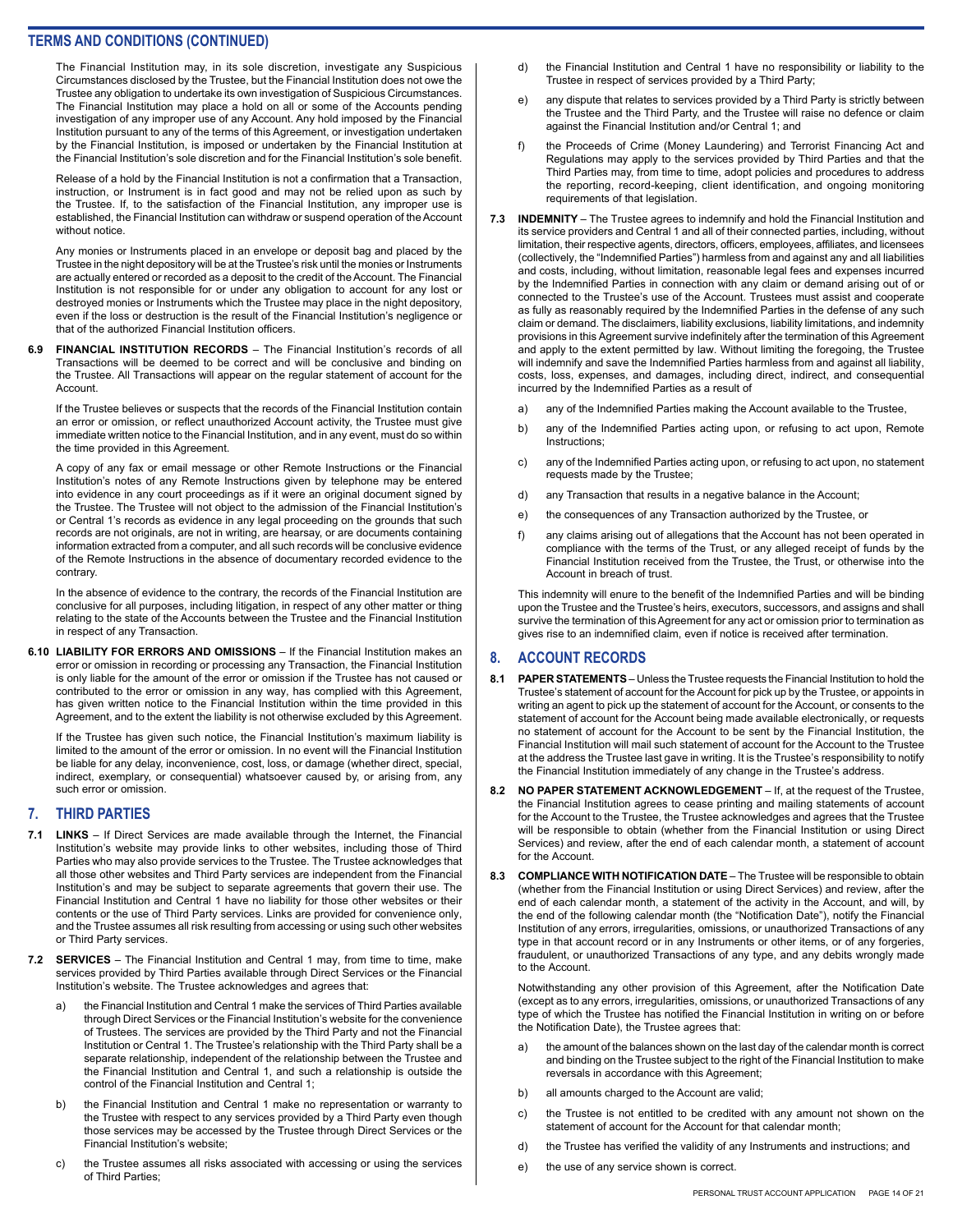#### **8.4 TRUSTEE ACKNOWLEDGEMENT** – The Trustee acknowledges that:

- a) notwithstanding that an Instrument may be provisionally posted to the Account, it is not considered processed until it has been honoured and irrevocably collected by the Financial Institution and the time for return by any process of law has expired. The credit represented by an Instrument that is not honoured and collected, or is charged back or tainted by fraud, may be reversed from the Account notwithstanding any provisional posting. The statement of account for the Account will be modified accordingly; and
- b) notwithstanding that a deposit or other credit may be provisionally posted to the Account, it is not considered processed until it has been verified and accepted by the Financial Institution. A deposit or other credit that is not verified and accepted may be reversed from the Account notwithstanding any provisional posting. The statement of account for the Account will be modified accordingly.
- **8.5 PAD REIMBURSEMENT** Despite article 8.3, Compliance with Notification Date, if the Trustee has authorized PADs to be issued against any of the Accounts, the Trustee acknowledges that the Rules provide that, under specified conditions, claims for reimbursement of PADs may be made and:
	- a) where the purpose of the PAD was for payment of consumer goods and services, the time period for making such a claim is 90 calendar days from the date of debiting; and
	- b) where the purpose of the PAD was for payment of goods and services related to commercial activities of the Trustee, the time period for making such a claim is 10 business days from the date of debiting.

Claims must be made in writing to the Financial Institution within the specified time period and in compliance with the Rules, as amended from time to time.

**8.6 ACCOUNT STATEMENTS AND TRANSACTION VERIFICATION** – The Trustee shall be deemed to have received a statement of account for the Account each time the Trustee uses Direct Services and each time the Trustee obtains an Account balance through any ATM or Access Terminal or conducts a Point-of-Sale Transaction. The Trustee shall also be deemed to have received and reviewed a statement of account for the Account at least monthly no later than the 21st day of the month following the preceding month, whether actually issued by the Financial Institution or whether the Trustee actually receives one or not.

The Trustee agrees to examine every statement of account for the Account as soon as the Trustee receives it or is deemed to have received it. The Trustee shall immediately, and in any event no later than 30 days after receiving or being deemed to have received a statement of account for the Account, give notice to the Financial Institution of any errors, omissions, or irregularities, including any fraud or unauthorized activity, included in or preceding each such statement of account for the Account. Unless objected to in writing within 30 days of the date on which the statement of account for the Account is received or is deemed to have been received by the Trustee, the Trustee agrees that the Financial Institution's records are conclusive evidence of the Trustee's dealings with the Financial Institution regarding the Trustee's Account and are correct, complete, authorized, and binding upon the Trustee, and the Financial Institution will be released from all responsibility for Account activity preceding the statement of account for the Account.

After the expiration of the 30-day period (except for errors or irregularities identified by notice in writing to the Financial Institution before the 30 days expire), the Trustee may not claim for any purpose that any entry on the statement of account for the Account is incorrect and will have no claim against the Financial Institution for reimbursement relating to any entry, even if the entry is unauthorized or fraudulent or is based upon an Instrument or instruction that is forged, unauthorized, or fraudulent.

Nothing in this article limits in any way the rights of the Financial Institution under this Agreement including, without limitation, the rights of the Financial Institution under article 2.8, Noting or Protesting, article 5.1, Deposits, and article 5.3, Returned Items.

**8.7 RECORDS AND CHEQUE IMAGING** – The Financial Institution will determine, in its sole discretion, whether Instruments and other items will be returned to the Trustee with the statement of account for the Account.

If the Financial Institution implements an imaging program, the Financial Institution will determine, in its sole discretion, whether copies of images of Instruments and other items will be provided for the statement of account for the Account. The Trustee acknowledges that copies of images of Instruments and other items may be provided before the Financial Institution has determined whether the Instrument or other item will be honoured or accepted and agrees that copies of images of Instruments and other items are made available by the Financial Institution as a service to the Trustee and that the provision of copies of images of Instruments and other items does not mean that the Transaction has been processed or in any way oblige the Financial Institution to honour or accept the Instrument or other item.

The Trustee acknowledges that if the Financial Institution adopts an imaging program, the physical Instruments and other items may be destroyed. If the Financial Institution has implemented an imaging program and determines not to include copies of images of Instruments and other items with the statement of account for the Account, the Financial Institution will ensure that copies of images can be made available to the Trustee upon request for at least 5 years following the date of the statement of account for the Account on which the Instrument or other item appears, subject to payment of the service charges established by the Financial Institution from time to time.

**8.8 VIEWING DOCUMENTS** – The Financial Institution may, in connection with Direct Services, permit the Trustee to view and print images of documents. The Trustee acknowledges and agrees that such images are made available by the Financial Institution as a service to the Trustee and the provision of such images in the past does not in any way oblige the Financial Institution to continue to permit the Trustee to view and print images of documents.

#### **9. OPERATION OF THE ACCOUNT**

- **9.1 OPERATION OF TRUST ACCOUNTS**  The Trustee acknowledges that the Financial Institution is not acting as a Trustee for any of the Accounts. The Trustee further acknowledges that the Financial Institution is not required to recognize funds being held upon the Trust and is not required to supervise the operation of any Trust Account to ensure that it is operated in compliance with the provisions of the Trust, whether or not the Financial Institution has notice of the specific provisions governing the Trust. Each Account that is or is purported to be subject to the Trust will be operated by the Financial Institution pursuant to the terms of this Agreement.
- **9.2 WAIVER OF CLAIMS BY BENEFICIARY** If a person constituting the Trustee is a Beneficiary, then that person hereby irrevocably waives any and all claims that such person may now or at any time in the future have against the Financial Institution in connection with
	- a) a breach of trust by any other person constituting a Trustee or Signing Officer; and
	- b) the Accounts not being operated in compliance with the provisions of the Trust.
- 9.3 **MODIFICATION OF AGREEMENT** The Financial Institution may, in its sole discretion, amend the terms and conditions of this Agreement as it relates to the Trustee's future use of the Account from time to time, for any reason, without any liability to the Trustee or any other person. The Financial Institution may provide notice of a change to this Agreement by sending notice to the Trustee's last known Notice Contact Information, by posting notice at the Financial Institution's premises, by personal delivery, or by any other means the Financial Institution, acting reasonably, considers appropriate to bring the modification to the attention of the Trustee. The Trustee is responsible for regularly reviewing the terms and conditions of this Agreement. If the Trustee uses the Account after the effective date of an amendment to this Agreement, it will mean that the Trustee agrees to the amendment and adopts and is bound by the newer version of this Agreement. The Trustee may not change, supplement, or amend this Agreement by any means.
- **9.4 TERMINATION** This Agreement may be terminated by either the Financial Institution or the Trustee on not less than 1 business day's prior written notice.

#### The Trustee shall not:

- a) use the Account and/or Third Party services for an illegal, fraudulent, or defamatory purpose, and agrees not to use the Account for a purpose contrary to the terms or purposes of the Trust, and
- b) take steps, or cause, or permit anything to be done that could undermine the security or integrity of the Account and/or Third Party services (including activities that threaten to harm or cause harm to any other participant in the provision, utilization, or support of the Account and/or Third Party services).

In the event of a breach of the provisions of a) or b), the Account or any service provided by a Third Party may be suspended or terminated.

Notwithstanding the above, the Trustee acknowledges and agrees that the Financial Institution may, in its sole discretion, at any time or for any reason, restrict, suspend, or terminate the Trustee's Account privileges on not less than 1 business day's prior written notice. The Trustee acknowledges and agrees to indemnify and save harmless the Financial Institution from and against any and all damages, costs, expenses, and liability arising or incurred by the Financial Institution as a result of any use of the Account by the Trustee that:

- c) is inconsistent with a restriction imposed on the use of the Account by the Financial Institution and communicated to the Trustee, or
- d) takes place following the suspension or termination of service privileges by the Financial Institution.

The Trustee will immediately return all Debit Cards issued to it upon:

- e) ceasing to be a member of the Financial Institution,
- f) termination of this Agreement,
- g) termination of Debit Card privileges, or
- h) otherwise upon request by the Financial Institution.

The Trustee will be responsible for paying all legal fees and expenses (on a solicitor and own client basis) incurred by the Financial Institution in terminating the Account.

The Trustee's insolvency, bankruptcy, dissolution, or death will constitute an automatic revocation of the privileges associated with the Account.

If the Financial Institution gives the Trustee notice of termination, the Trustee will immediately cease using the Night Deposit Service and reimburse the Financial Institution for any loss or damage to the facilities provided by the Financial Institution.

Any notice of termination shall not release the Trustee from any obligations incurred under this Agreement prior to its termination.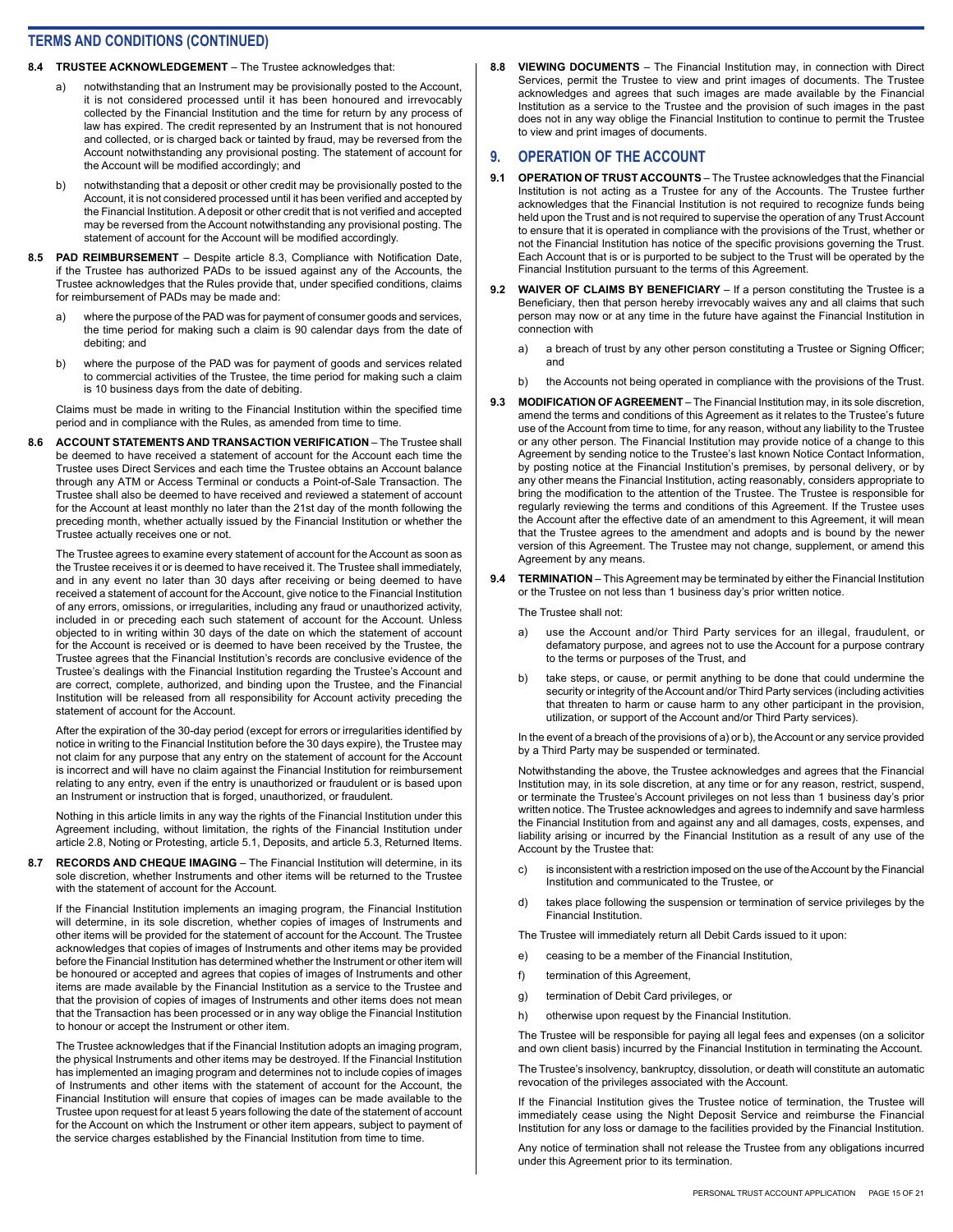- **9.5 NOTICES** Any notice required or permitted to be given to the Financial Institution in connection with this Agreement must be in writing and must be addressed and delivered to the Financial Institution at the address or fax number set forth in the Account Documentation. Any notice required or permitted to be given to the Trustee in connection with this Agreement may be given to the Trustee by delivering a written notice to the last known Notice Contact Information, or, except as to confidential financial information specific to the Trustee, by posting notice at the Financial Institution's premises or on the Financial Institution's website, or by any other means the Financial Institution, acting reasonably, considers appropriate to bring the notice to the attention of the Trustee.
- **9.6 ELECTRONIC EXECUTION** This Agreement may be executed electronically. Use of the Account shall be deemed to be acceptance of these terms and conditions as of the date of first use, or in the case of a modification of this Agreement, acceptance of the modified terms and conditions.
- **9.7 PROCEEDS OF CRIME LEGISLATION** The Trustee acknowledges that the *Proceeds of Crime (Money Laundering) and Terrorist Financing Act* and *Regulations* apply to the operation of the Account and that the Financial Institution will, from time to time, adopt policies and procedures to address the reporting, record-keeping, client identification, and ongoing monitoring requirements of that legislation. The Trustee agrees to abide by and comply with all such laws and procedures.
- **9.8 OTHER CLAIMS ON THE ACCOUNT** If the Financial Institution receives notice of a possible claim against, or interest in, any of the Accounts under any court order, statutory demand, or under applicable family, domestic relations, matrimonial property, or similar legislation, a marriage agreement, or a separation agreement, the Financial Institution may refuse to permit the Trustee to have any dealings with any of the Accounts, even if funds stand to the credit in any such Account. The Financial Institution will not be liable for any loss or damage resulting from any refusal by the Financial Institution under this article.
- **9.9 APPLICABLE LAW** This Agreement is governed by the laws of the province of the Account, or if more than 1 Account, then the jurisdiction of incorporation of the Financial Institution and the federal laws of Canada applicable therein, excluding any rules of private international law or the conflict of laws which would lead to the application of any other laws.
- **9.10 ENUREMENT** This Agreement will take effect and continue for the benefit of and be binding upon each of the Financial Institution and the Trustee and their heirs, executors, successors, and assigns.
- **9.11 SEVERABILITY** This Agreement will be enforced to the fullest extent permitted by applicable law. If for any reason any provision of this Agreement is held to be invalid or unenforceable to any extent, then:
	- a) the offending portion of the provision shall be expunged and the remainder of such provision will be interpreted, construed, or reformed to the extent reasonably required to render the same valid, enforceable, and consistent with the original intent underlying such provision; and
	- b) such invalidity or unenforceability will not affect any other provision of this Agreement.
- **9.12 NO WAIVER** No waiver by the Financial Institution of any breach of or default under this Agreement shall be deemed to be a waiver of any preceding or subsequent breach or default. The Financial Institution may, without notice, require strict adherence to the terms and conditions of this Agreement, despite any prior indulgence granted to or acquiesced in by the Financial Institution.
- **9.13 CHOICE OF LANGUAGE** It is the express wish of the parties that this Agreement and any related documents be drawn up and if execution is required, to be executed in English. Les parties conviennent que la présente convention et tous les documents s'y rattachant soient rédigés et signés en anglais.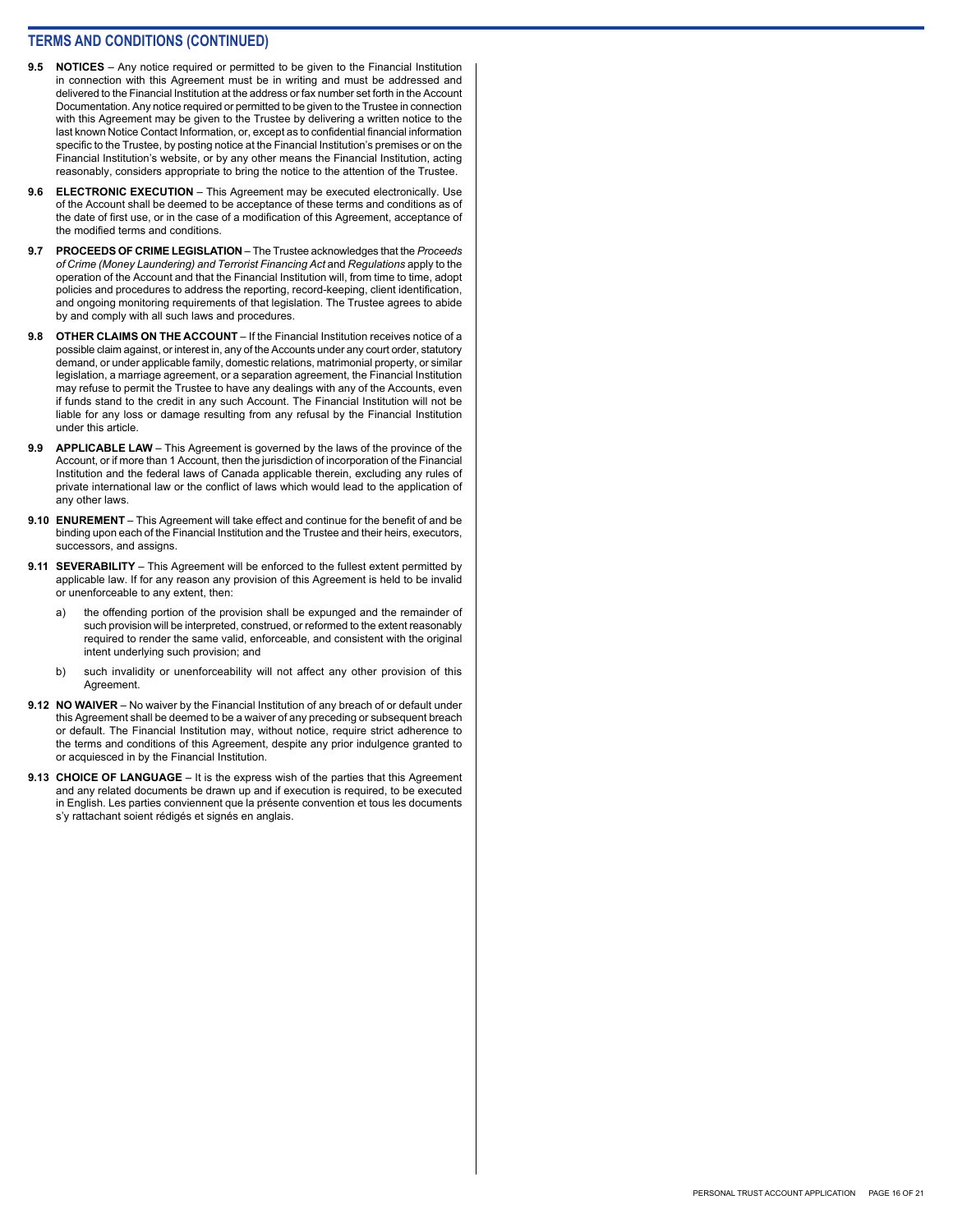#### **PFM SCHEDULE FOR CONSENT AND DISCLOSURE FOR PFM SERVICE ("PFM SPECIAL TERMS")**

**1. ACCEPTANCE OF PFM SERVICE SPECIAL TERMS** – The Trustee acknowledges their acceptance of these PFM Special Terms such that they form and are part of the Agreement. The Financial Institution does not offer Direct Services other than in accordance with these terms and conditions.

If there is more than one Trustee in respect of the Account, or multiple holders of the External Account, the Trustee expressly accepting these terms hereby warrants and represents to the Financial Institution that such Trustee has the lawful, express, and actual authority of all other Trustees on the Account, or holders of the External Account, and each of them:

- (i) to consent to the use of all and each of the Trustees' personal information for purposes of the provision and use of PFM Services; and
- (ii) to acknowledge, accept and agree to be bound by the terms of the Agreement and these PFM Special Terms, including Schedule I to the PFM Special Terms, so as to form a valid and binding agreement as between all of the Trustees and the Financial Institution.

The Trustee expressly accepting these terms does so on behalf of all of the Trustees and understands that these representations and warranties, and acceptance of these terms, will be relied upon by the Financial Institution in providing PFM Services. The Trustee expressly accepting these terms understands that if these representations and warranties are untrue it may cause loss, harm and damage to the Financial Institution for which that Trustee is responsible. The Trustee expressly accepting these terms hereby agrees to indemnify and hold harmless the Financial Institution from any loss, damage, costs, including reasonable legal fees, claims or other harm that may be suffered as a result of the Financial Institution's reliance upon these representations and warranties.

- 2. PERSONAL FINANCIAL MANAGEMENT ACCOUNT LINKING CONSENT The Trustee understands that the Personal Financial Management tool and account linking service, defined in the Agreement as the "PFM Service", is being offered through the Trustee's Financial Institution in coordination with Central 1 Credit Union ("Central 1") and by Yodlee Inc. ("Yodlee") and that it is an express requirement of Yodlee that if the Trustee wishes to subscribe, access, or use the PFM Service that the Trustee must consent to amendments and incorporation of certain terms to the Agreement with the Financial Institution as more particularly set forth in the Mandatory Provisions for Customer Agreement as set forth in the Schedule I below, (the "Mandatory Provisions"). The Trustee understands that subscription to the PFM Service, whether by linking Accounts at the Financial Institution alone or with External Accounts at Third Party institutions will require that the Trustee share certain otherwise confidential and personal information to engage the PFM Service.
- 3. PFM DISCLOSURE OF ACCESS CODE AND CONFIDENTIAL INFORMATION TO LINKED ACCOUNTS The Trustee authorizes the Financial Institution, Central 1, and their respective agents, representatives, and service providers, (collectively referred to solely for purposes of this PFM Special Terms as the "F.I. Affiliates") as well as Yodlee, to collect, use, and disclose the Trustee's personal information, including the Trustee's personal access codes, in order to link the External Accounts to the Trustee's Account with the Financial Institution, and periodically access the External Accounts to update the Trustee's personal information and to perform data analytics on all linked accounts to present information and reports to the Trustee and make available to the Trustee and the Trustee's Financial Institution, a personal financial management summary of all of the Trustee's linked accounts and transactions thereon. Notwithstanding the foregoing, this provision shall not be deemed to in any way diminish the Trustee's duties and responsibilities to personally access and review the External Accounts and to otherwise comply with the agreements in place with Third Parties holding those External Accounts, nor shall any right of access to information granted by the Trustee pursuant to this Agreement create any obligation on the part of the Financial Institution, Central 1, or the PFM Service provider to monitor or warn the Trustee of any unusual or unauthorized account activity on any Account or any External Accounts. The Trustee understands that the institutions holding the Trustee's External Accounts may prohibit disclosure of the Trustee's personal access codes, and that it is the Trustee's responsibility to confirm that the Trustee's personal access codes can be disclosed to Yodlee for the purpose of linking the External Accounts. This will not be confirmed by the Financial Institution, the F.I. Affiliates, or Yodlee.
- PFM SERVICE DISCLAIMER The Trustee confirms that the Trustee is permitted to link the Trustee's External Accounts, and the Trustee accepts all risk associated with the linking of the Trustee's Financial Institution Account to the Trustee's External Accounts, including all risk associated with disclosure of the Trustee's personal access codes. The Trustee agrees and acknowledges that the Financial Institution or any F.I. Affiliate is not responsible or liable for any loss, harm, or damage, of any kind, related to or arising from linking the Trustee's Financial Institution Account with the Trustee's External Accounts, or arising from disclosure of the Trustee's personal access codes for purposes of linking the Trustee's External Accounts, to the extent permitted by law, subject to the Financial Institution or F.I. Affiliate being liable for the consequences of their own act and that of its representatives
- **5. MARKETING CONSENT FOR PFM SERVICE**  The Trustee understands that if the Trustee has previously provided to the Financial Institution a marketing consent to receive promotional offers, then the Financial Institution, and its agents, representatives, and service providers will use the information from the Trustee's linked accounts to provide promotional and marketing information to the Trustee.
- **6. UNSUBSCRIBE FROM PFM SERVICE**  The Trustee can withdraw the Trustee's consent for the collection, use, and disclosure of the Trustee's personal information at any time by contacting the Financial Institution using the contact information set out on the Personal Member Application. If the Trustee withdraws the Trustee's consent, the Financial Institution may no longer be able to provide certain services, including, but not necessarily limited to PFM Services. The Trustee understands that certain additional integrated services offered by the Financial Institution may no longer be available.
- 7. ASSET/LIABILITY CONSENT The Trustee understands that the PFM Service can keep track and provide the Trustee with comprehensive specific analysis of the Trustee's financial situation only if the Trustee keeps such information complete and current and that if the Trustee does not do so, that the reports and analytics performed as part of the PFM Service will be incomplete and may contain erroneous information. The Trustee authorizes the Financial Institution and the F.I. Affiliates to collect, use, and disclose the Trustee's personal information in order to add, modify, or delete reference to the asset(s) or liability(ies) to the Trustee's Account with the Financial Institution, whether in the future or the past. The Trustee understands and agrees that the Trustee is responsible for keeping the Trustee's asset and liability information current.

#### **SCHEDULE I — MANDATORY PROVISIONS FOR CUSTOMER AGREEMENT**

- PROVIDE ACCURATE INFORMATION You, the end user, agree to provide true, accurate, current and complete information about yourself and your accounts maintained at other web sites and you agree to not misrepresent your identity or your account information. You agree to keep your account information up to date and accurate.
- **2. PROPRIETARY RIGHTS** You are permitted to use content delivered to you through the PFM Service only on the PFM Service. You may not copy, reproduce, distribute, or create derivative works from this content. Further, you agree not to reverse engineer or reverse compile any of the PFM Service technology, including, any Java applets associated with the PFM Service.
- **3. CONTENT YOU PROVIDE** You hereby grant to the Financial Institution and its service providers, including Central 1 and Yodlee Inc. (collectively, "Service Providers") a license to use any information, data, passwords, materials or other content (collectively, "Your Content") that you provide through or to the PFM Service for the following purposes:
	- a) to provide the PFM Service to you;
	- b) to provide you with access to Your Content through other similar services provided by Yodlee Inc. to other financial institutions; and
	- c) to provide those other financial institutions with information regarding all of the accounts that you have registered with the PFM Service so that they may use the information to provide or offer additional or complementary services to you (collectively, the "Permitted Purposes").

The Financial Institution and Service Providers may use, modify, display, distribute and create new material using Your Content for the Permitted Purposes. By submitting Your Content, you automatically agree, or promise that the owner of Your Content has expressly agreed, that, without any particular time limit and without the payment of any fees, the Financial Institution and Service Providers may use Your Content for the Permitted Purposes. As between the Financial Institution and Service Providers, the Financial Institution owns your confidential account information.

**4. THIRD PARTY ACCOUNTS** – By linking an External Account to the PFM Service, you authorize the Financial Institution and Service Providers, on your behalf, to access the applicable Third Party site to register the account for use by you in connection with the PFM Service and to retrieve data regarding the account for use by you as part of the PFM Service.

For the foregoing purposes, you hereby grant to the Financial Institution and Service Providers a limited power of attorney, and you hereby appoint each of the Financial Institution and Service Providers as your true and lawful attorney-in-fact and agent, with full power of substitution and re-substitution, for you and in your name, place and stead, in any and all capacities, to access Third Party sites, servers or documents, retrieve information, and use your information, all as described above, with the full power and authority to do and perform each and every act and thing requisite and necessary to be done in connection with such activities, as fully to all intents and purposes as you might or could do in person. YOU ACKNOWLEDGE AND AGREE THAT WHEN THE FINANCIAL INSTITUTION OR SERVICE PROVIDERS ACCESS AND RETRIEVE INFORMATION FROM A THIRD PARTY SITE, THE FINANCIAL INSTITUTION AND SERVICE PROVIDERS ARE ACTING AS YOUR AGENT, AND NOT THE AGENT OR ON BEHALF OF THE THIRD PARTY THAT OWNS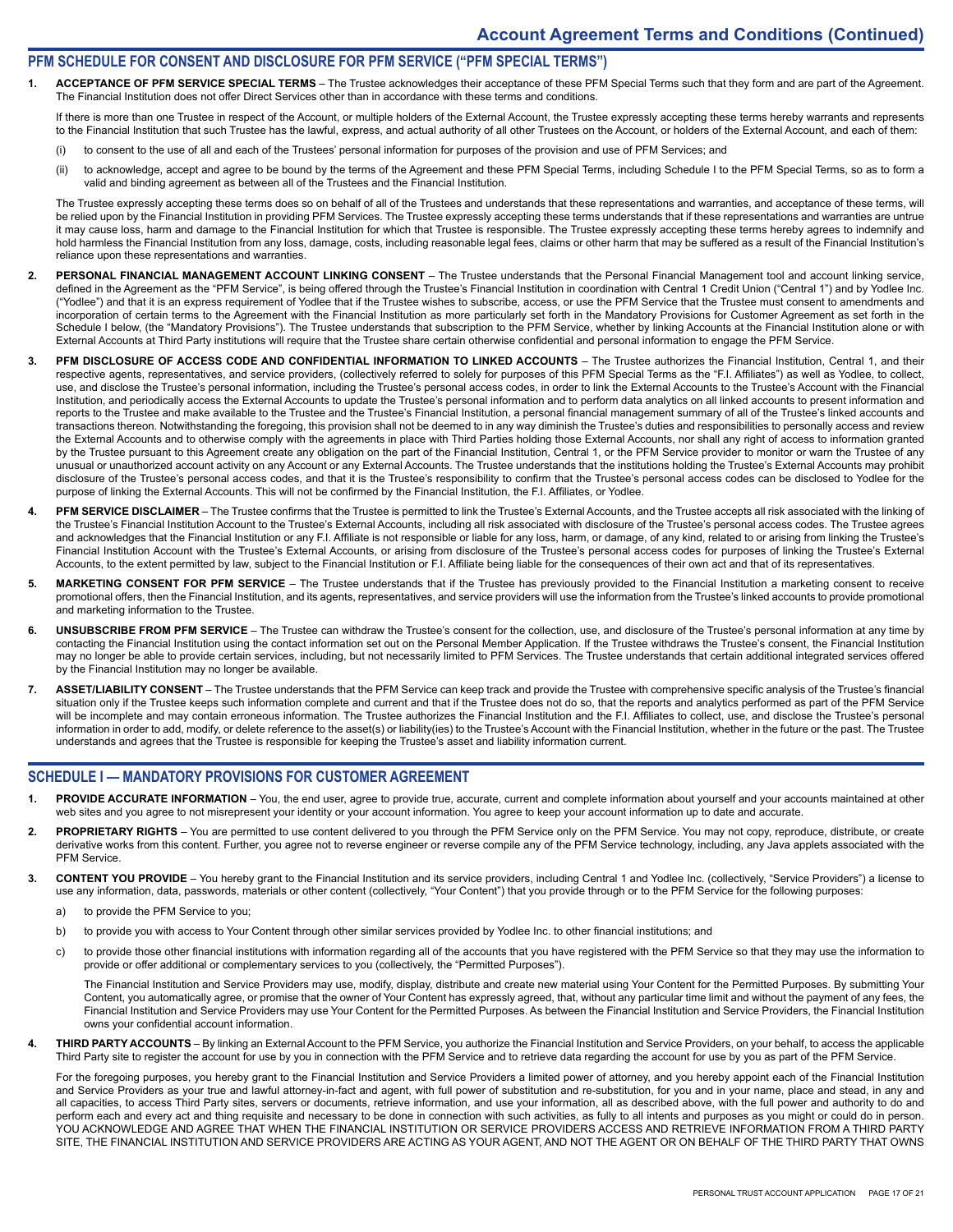#### **SCHEDULE I — MANDATORY PROVISIONS FOR CUSTOMER AGREEMENT (CONTINUED)**

OR OPERATES THE THIRD PARTY SITE. You agree that Third Party account providers and site operators will be entitled to rely on the foregoing authorization, agency and power of attorney granted by you. You understand and agree that the PFM Service is not endorsed or sponsored by any Third Party account providers accessible through the PFM Service.

- **5. DISCLAIMER OF WARRANTIES** YOU EXPRESSLY UNDERSTAND AND AGREE THAT:
	- YOUR USE OF THE PFM SERVICE AND ALL INFORMATION, PRODUCTS AND OTHER CONTENT (INCLUDING THAT OF THIRD PARTIES) INCLUDED IN OR ACCESSIBLE FROM THE PFM SERVICE IS AT YOUR SOLE RISK. THE PFM SERVICE IS PROVIDED ON AN "AS IS" AND "AS AVAILABLE" BASIS. THE FINANCIAL INSTITUTION AND SERVICE PROVIDERS EACH EXPRESSLY DISCLAIM ALL WARRANTIES OF ANY KIND AS TO THE PFM SERVICE AND ALL INFORMATION, PRODUCTS AND OTHER CONTENT (INCLUDING THAT OF THIRD PARTIES) INCLUDED IN OR ACCESSIBLE FROM THE PFM SERVICE, WHETHER EXPRESS OR IMPLIED, INCLUDING, BUT NOT LIMITED TO, THE IMPLIED WARRANTIES OF MERCHANTABILITY, FITNESS FOR A PARTICULAR PURPOSE AND NON-INFRINGEMENT.
	- THE FINANCIAL INSTITUTION AND SERVICE PROVIDERS MAKE NO WARRANTY THAT:
		- i) THE PFM SERVICE WILL MEET YOUR REQUIREMENTS;
		- ii) THE PFM SERVICE WILL BE UNINTERRUPTED, TIMELY, SECURE, OR ERROR-FREE;
		- iii) THE RESULTS THAT MAY BE OBTAINED FROM THE USE OF THE PFM SERVICE WILL BE ACCURATE OR RELIABLE;
		- iv) THE QUALITY OF ANY PRODUCTS, SERVICES, INFORMATION, OR OTHER MATERIAL PURCHASED OR OBTAINED BY YOU THROUGH THE PFM SERVICE WILL MEET YOUR EXPECTATIONS; OR
		- v) ANY ERRORS IN THE TECHNOLOGY WILL BE CORRECTED.
	- ANY MATERIAL DOWNLOADED OR OTHERWISE OBTAINED THROUGH THE USE OF THE PFM SERVICE IS DONE AT YOUR OWN DISCRETION AND RISK AND YOU ARE SOLELY RESPONSIBLE FOR ANY DAMAGE TO YOUR COMPUTER SYSTEM OR LOSS OF DATA THAT RESULTS FROM THE DOWNLOAD OF ANY SUCH MATERIAL. NO ADVICE OR INFORMATION, WHETHER ORAL OR WRITTEN, OBTAINED BY YOU FROM THE FINANCIAL INSTITUTION OR A SERVICE PROVIDER THROUGH OR FROM THE PFM SERVICE WILL CREATE ANY WARRANTY NOT EXPRESSLY STATED IN THESE TERMS.
- **6. LIMITATION OF LIABILITY** YOU AGREE THAT NEITHER THE FINANCIAL INSTITUTION NOR ANY SERVICE PROVIDER NOR ANY OF THEIR AFFILIATES, ACCOUNT PROVIDERS OR ANY OF THEIR AFFILIATES WILL BE LIABLE FOR ANY LOSS, DAMAGE OR OTHER HARMS, WHICH LAWYERS AND COURTS OFTEN CALL DIRECT, INDIRECT, INCIDENTAL, SPECIAL, CONSEQUENTIAL OR EXEMPLARY DAMAGES, INCLUDING, BUT NOT LIMITED TO, DAMAGES FOR LOSS OF PROFITS, GOODWILL, USE, DATA OR OTHER INTANGIBLE LOSSES, EVEN IF THE FINANCIAL INSTITUTION OR THE SERVICE PROVIDER HAS BEEN ADVISED OF THE POSSIBILITY OF SUCH DAMAGES, RESULTING FROM:
	- i) THE USE OR THE INABILITY TO USE THE PFM SERVICE;
	- ii) THE COST OF GETTING SUBSTITUTE GOODS AND SERVICES;
	- iii) ANY PRODUCTS, DATA, INFORMATION OR SERVICES PURCHASED OR OBTAINED OR MESSAGES RECEIVED OR TRANSACTIONS ENTERED INTO, THROUGH OR FROM THE PFM SERVICE;
	- iv) UNAUTHORIZED ACCESS TO OR ALTERATION OF YOUR TRANSMISSIONS OR DATA;
	- v) STATEMENTS OR CONDUCT OF ANYONE ON THE PFM SERVICE;
	- vi) THE USE, INABILITY TO USE, UNAUTHORIZED USE, PERFORMANCE OR NON-PERFORMANCE OF ANY THIRD PARTY ACCOUNT PROVIDER SITE, EVEN IF THE FINANCIAL INSTITUTION OR THE SERVICE PROVIDER HAS BEEN ADVISED PREVIOUSLY OF THE POSSIBILITY OF SUCH DAMAGES; OR
	- vii) ANY OTHER MATTER RELATING TO THE PFM SERVICE.
- **7. INDEMNIFICATION** You agree to protect and fully compensate the Financial Institution and each Service Provider and their affiliates from any and all Third Party claims, liability, damages, expenses and costs (including, but not limited to, reasonable attorney's fees) caused by or arising from your use of the PFM Service, your violation of these terms or any infringement, by you or any other user of your account, of any intellectual property or other right of anyone.
- **8. YODLEE** You agree that each Service Provider is a Third Party beneficiary of the above provisions, with all rights to enforce such provisions as if the Service Provider were a party to this Agreement.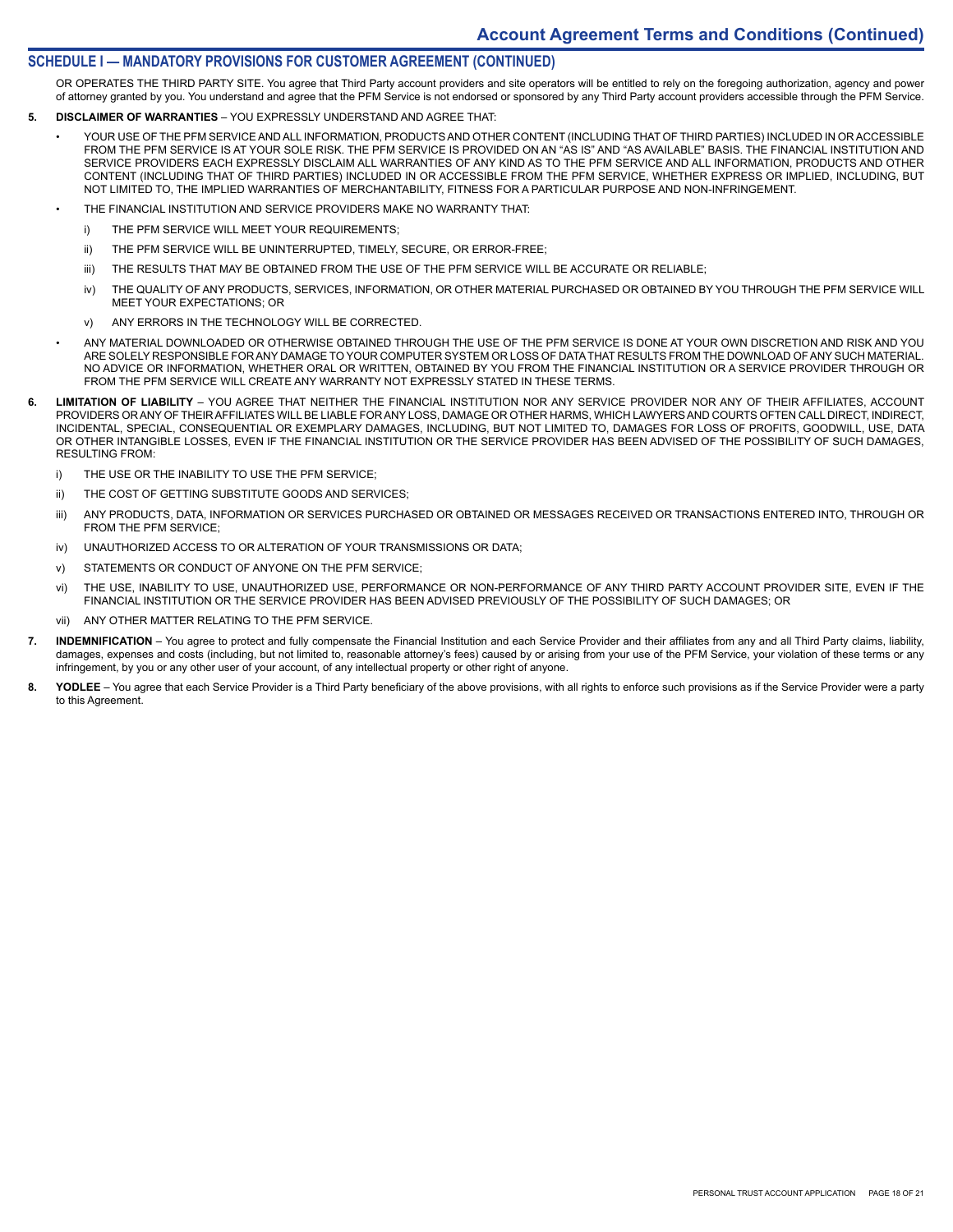# **INSTRUCTIONS**

Only complete the Certificate of Signing Authorities if the Trust is a Documented Trust, the Trust document allows the Trustee to appoint Signing Officers, and the Trustee wants to appoint one or more Signing Officers. If not applicable, strike through pages 16-18.

#### **GENERAL INFORMATION**

| <b>Financial Institution Name</b> | Account No. (the "Account") |
|-----------------------------------|-----------------------------|
| <b>Trust Name (the "Trust")</b>   |                             |

# **CERTIFICATE OF SIGNING AUTHORITIES**

By signing this Certificate each person indicated to be a Trustee or Signing Officer acknowledges and agrees that he or she has been provided with the Account Agreement Terms and Conditions, understands the "Authority and Liability of Signing Officers" section therein, and agrees to be bound by the Account Agreement in its entirety.

|             |        |                    | <b>DEPOSIT SERVICES</b><br>(applicable only to Signing Officers)                                |                  |
|-------------|--------|--------------------|-------------------------------------------------------------------------------------------------|------------------|
| <b>NAME</b> |        | <b>POSITION</b>    | Member Card <sup>®</sup> Direct Services                                                        | <b>SIGNATURE</b> |
|             | $\cup$ | Trustee            |                                                                                                 |                  |
|             |        |                    | O Signing Officer $ O \text{ Yes } O \text{ No }  O \text{ Yes } O \text{ No }   \textbf{x}$    |                  |
|             |        | $\bigcirc$ Trustee |                                                                                                 |                  |
|             |        |                    | $\bigcirc$ Signing Officer $\bigcirc$ Yes $\bigcirc$ No $\bigcirc$ Yes $\bigcirc$ No $\bigcirc$ | $\mathbf x$      |
|             | $\cup$ | Trustee            |                                                                                                 |                  |
|             |        |                    | $\bigcirc$ Signing Officer $\bigcirc$ Yes $\bigcirc$ No $\bigcirc$ Yes $\bigcirc$ No $\bigcirc$ | $\mathbf x$      |
|             |        | <b>O</b> Trustee   |                                                                                                 |                  |
|             |        |                    | $\bigcirc$ Signing Officer $\bigcirc$ Yes $\bigcirc$ No $\bigcirc$ Yes $\bigcirc$ No $\bigcirc$ | $\mathbf x$      |
|             |        | $\bigcirc$ Trustee |                                                                                                 |                  |
|             |        |                    | $\bigcirc$ Signing Officer $\bigcirc$ Yes $\bigcirc$ No $\bigcirc$ Yes $\bigcirc$ No $\bigcirc$ | $\mathbf x$      |
|             |        | $\bigcirc$ Trustee |                                                                                                 |                  |
|             |        |                    | $\bigcirc$ Signing Officer $\bigcirc$ Yes $\bigcirc$ No $\bigcirc$ Yes $\bigcirc$ No $\bigcirc$ | $\mathbf x$      |
|             | $\cup$ | Trustee            |                                                                                                 |                  |
|             |        |                    | $\bigcirc$ Signing Officer $\bigcirc$ Yes $\bigcirc$ No $\bigcirc$ Yes $\bigcirc$ No $\bigcirc$ | $\mathbf x$      |
|             |        | $\bigcirc$ Trustee |                                                                                                 |                  |
|             |        |                    | $\bigcirc$ Signing Officer $\bigcirc$ Yes $\bigcirc$ No $\bigcirc$ Yes $\bigcirc$ No            | $\mathbf x$      |

# **CERTIFICATION**

**Signing Instructions:**

**•** All Trustees who signed the Personal Trust Account Application must sign.

The undersigned hereby certifies that the individual(s) listed above are authorized to sign on behalf of the Trust in the operation of the Account. If the person listed is a Signing Officer, the undersigned hereby apply for the corresponding Deposit Services in the Financial Institution.

| Dated at                 | on   | (date). |
|--------------------------|------|---------|
| X                        |      |         |
| <b>Trustee Signature</b> | Date |         |
| X                        |      |         |
| <b>Trustee Signature</b> | Date |         |
| $\mathbf x$              |      |         |
| <b>Trustee Signature</b> | Date |         |
| X                        |      |         |
|                          |      |         |

R6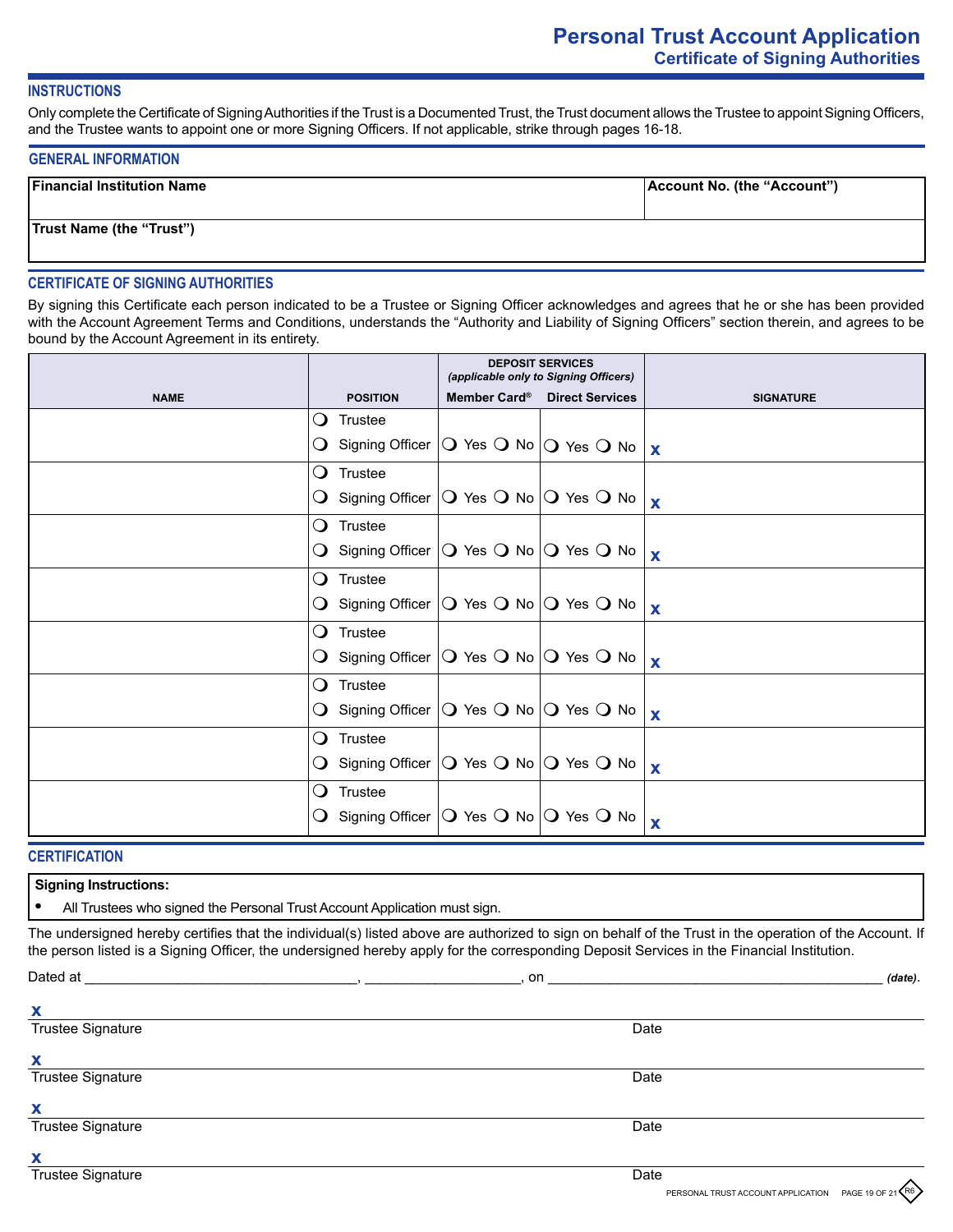# **Personal Trust Account Application Consent — Signing Officer**

# **GENERAL INFORMATION**

| Financial Institution Name (the "Financial Institution") and Address |         | Account No. (the "Account") |
|----------------------------------------------------------------------|---------|-----------------------------|
|                                                                      |         | Phone                       |
| <b>Email</b>                                                         | Website | Fax                         |

#### **PERSONAL INFORMATION AND IDENTIFICATION** *(\*Fields marked with an asterisk are required.)*

| Name*    | <b>Citizenship</b> | Date of Birth* |
|----------|--------------------|----------------|
|          | <b>Primary ID*</b> | Secondary ID   |
| Address* |                    |                |
|          | Home Phone*        | Work Phone*    |
|          | ∣Email             |                |

| I can withdraw any consent I give below for the collection, use, and   If |    |
|---------------------------------------------------------------------------|----|
| disclosure of my personal information at any time by contacting the       | ab |
| Financial Institution, using the information above. I may be asked to     |    |
| provide a request in writing.                                             |    |
|                                                                           |    |

**If I withdraw my consent, the Financial Institution may no longer be able to provide me with certain products or services.**

# **PERSONAL INFORMATION CONSENT**

I consent to the Financial Institution and its agents and representatives collecting, using, and disclosing my personal information as follows:

- a) to obtain, verify, and maintain records of my identity, employment, residence, credit (excluding a full personal credit report), and other personal information about me, in accordance with the Financial Institution's requirements to manage its risk arising from its operations or as otherwise required by law, including money laundering laws and regulations;
- b) to enable the Financial Institution to adequately assess, from time to time, the risks associated with
	- i) opening and operating the Account, including any future Accounts,
	- ii) any present or future application for credit,
	- iii) providing financial products or services requested by me, or
	- iv) the continued provision of credit or financial products or services to me, all of which may result in the granting of credit, or granting of interim provisional credit to me, which makes my personal information, including credit information, relevant to the Financial Institution's assessment of risk;
- c) to facilitate the collection of debts owing to the Financial Institution by me;
- d) to obtain records (excluding a full personal credit report) containing credit and other personal information about me from any person or source, from time to time, including other financial institutions or credit reporting agencies, for any of the purposes listed herein, or any purposes as otherwise may be reasonably necessary to provide financial products or services I have requested from the Financial Institution for myself, or as otherwise may be permitted or required by law;
- e) to protect me or the Financial Institution from error and fraud such as identity theft; and
- f) to provide and administer the Account and other related products and services for me, and to ensure my records are kept separate from others with the same name.

I also consent to the Financial Institution and its agents and representatives disclosing my personal information to the following:

- a) suppliers of products and services to me or the Financial Institution, including data service providers, cheque printers, and card manufacturers located in other countries, affiliates of the Financial Institution, provincial or national central credit unions, or trade associations in connection with providing and administering the Account and related products and services for me; and
- b) participants in the payment and clearing systems in connection with providing and administering the Account and related products and services for me and to other financial institutions that I request pay cheques drawn on the Financial Institution.